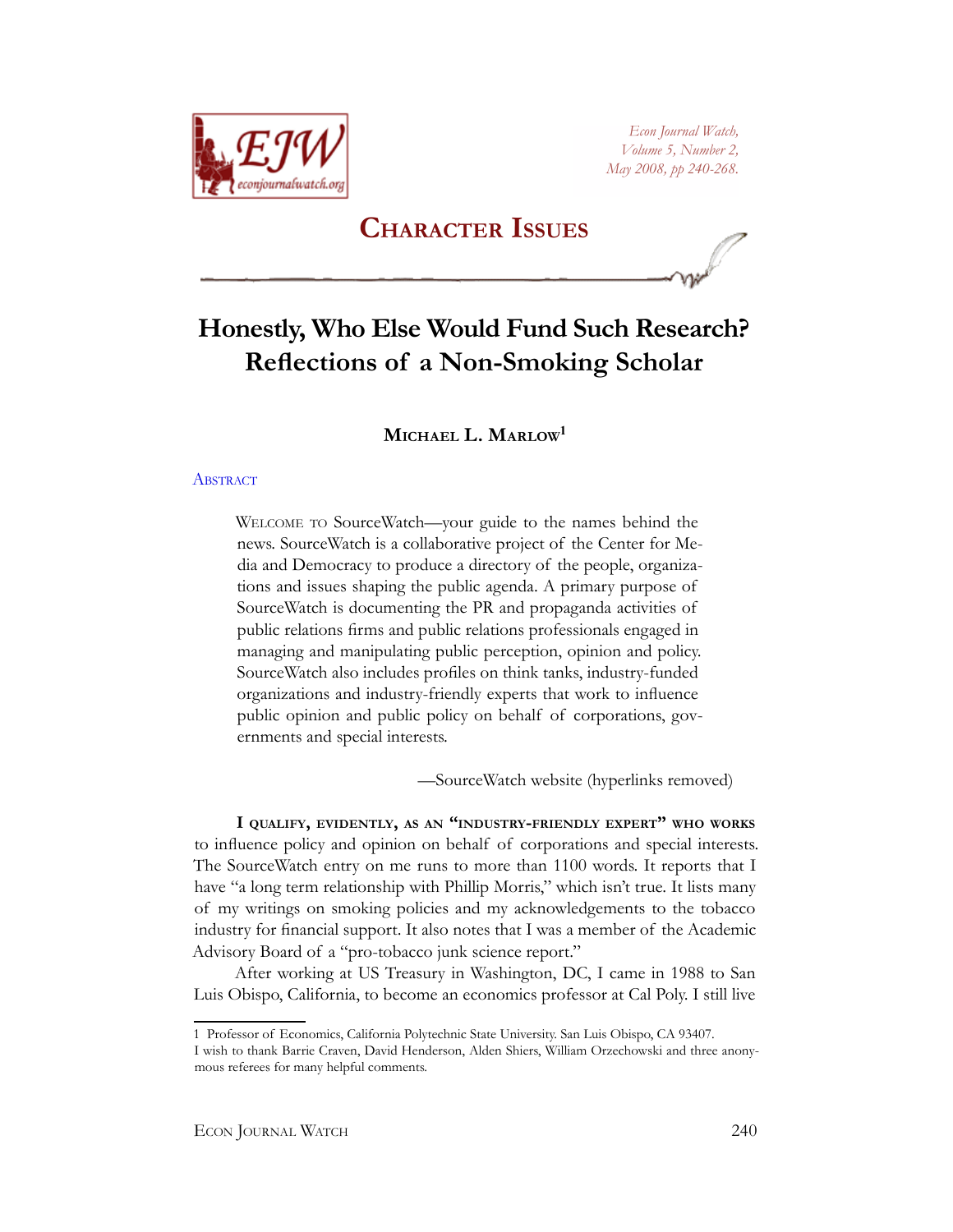in San Luis Obispo. Among its many charms, San Luis Obispo is noted for the fact, highlighted by its Wikipedia entry, that "The city also banned indoor smoking in all public locations, including bars and restaurants, in 1990, making it the first city in the world to do so." Despite this much lauded achievement and my longstanding interest in public economics, I had never given our smoking ban much thought prior to its launching. Prior to the ban, there were a few times that my wife and I had left some local restaurants prior to ordering because the smoke levels were unpleasant to us. But these restaurants were exceptions and mostly catered to tourists, and we never had any difficulty finding restaurants that had voluntarily forbid smoking, or had accommodated smokers and non-smokers by way of smoking/non-smoking sections, outdoor smoking patios, or other means that met our preferences. My only observation about the ban's introduction was that it didn't appear particularly contentious in a college town that appeared to have few smokers and conformed to the "California is different" perception that those of us originally from the East-Coast can't help but experience.

I am probably more tolerant of behaviors I don't follow than those who believe that it is critical for government to actively address personal behaviors. Deep-seated judgments regarding what matters as well as which ideas to pursue in research are important for readers to understand. My ideological sensibilities are in the direction of believing that private or free markets tend to allocate resources pretty well, and that pro-interventionists tend to not understand very well how private markets operate. I see pervasive paternalism, a hastiness to find fault with private markets and a tendency to romanticize government intervention. In short, my ideological sensibilities run along the lines of "public choice" analysis, with a strong dose of Milton Friedman's advocacy of empirical testing of competing hypotheses. My interest in public choice analysis is not surprising, given my graduate training at Virginia Tech when it housed the Public Choice Center. My fascination with empirical work stems from my view that the essential public-policy question is always: *Since both private markets and governments fail to allocate resources perfectly, which does a better job?*

My involvement in our local smoking ban issue came about when my fellow Cal Poly economist and Business School Dean Bill Boyes was contacted by a local group to propose an economic study of the ban under a public health grant made possible through state taxes on smokers. Bill thought this would be a good local public-relations project for our school and suggested we work together because he thought this policy issue was "right up my alley." At first, I was not particularly interested in pursuing a cost-benefit study of the smoking ban because I was writing a public finance textbook and didn't need the distraction. I also was hesitant about getting involved in what could become a contentious issue within our fishbowl town of about 40,000 people, and within the campus community. My first suspicion was that many locals were unlikely to be appreciative of any costs we uncovered since the local newspaper and public health groups were gushing about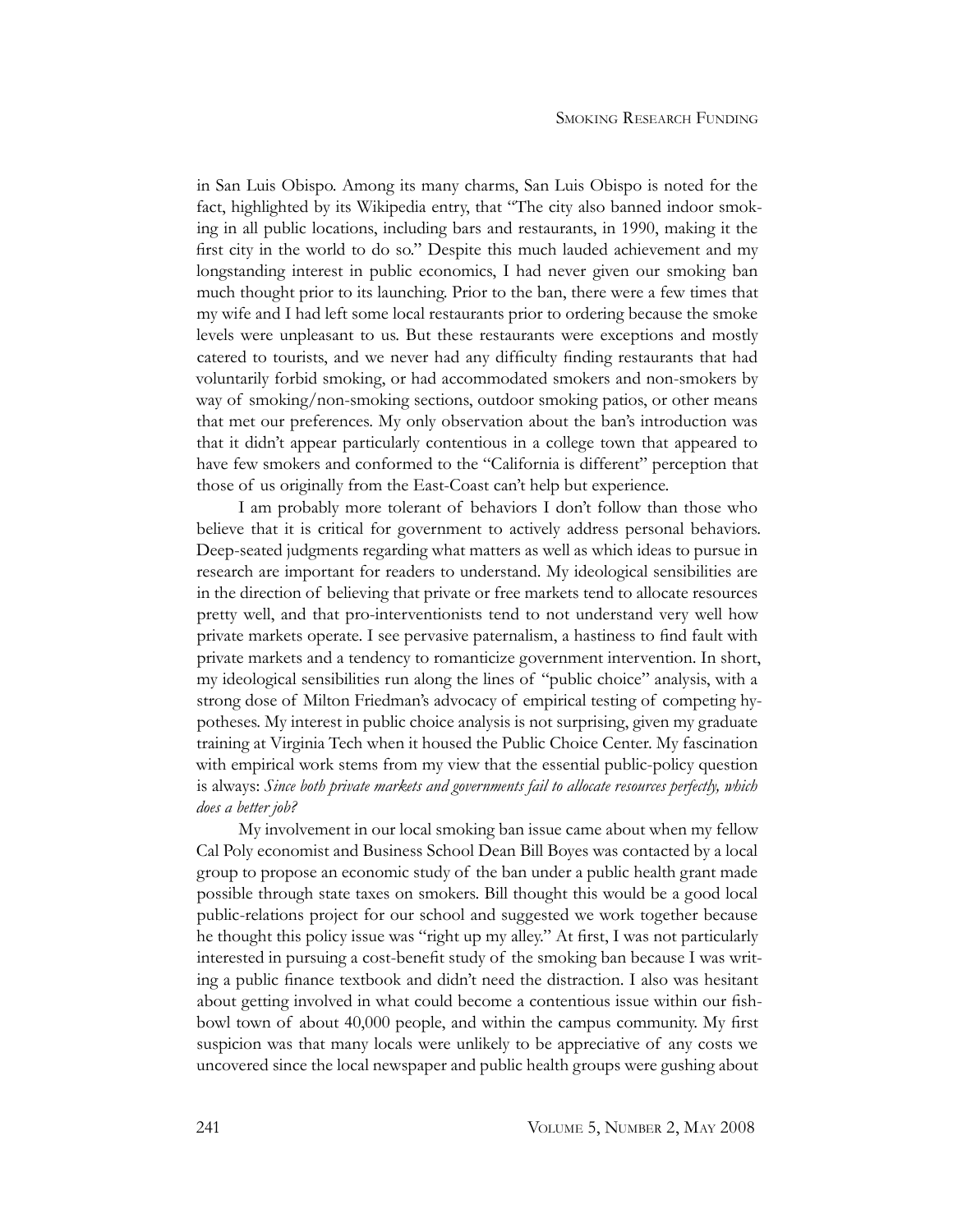how progressive they were in pushing for the ban. Prior experience had taught me that individuals who push for government expansion rarely enjoy learning of attendant costs.

But I was just finishing a chapter on externalities in my public finance textbook which included a long section on Ronald Coase's (1960) article on social costs. I devoted five pages to the so-called Coase theorem. One of the vivid memories of my graduate student days at Virginia Tech during 1975-78 was reading Coase's paper during my first course in microeconomics taught by Robert Staff. Though I struggled with this paper, I came away with the understanding that the Coase theorem demonstrated that under certain circumstances private markets are reasonably capable of dealing with externalities and therefore provided a cautionary tale for the many economists who Coase apparently believed were too quick to jump to government intervention. At the time, I did not understand what all the fuss was about, why we were required to read Coase or who all these economists were who were so tempted to expand government's role in our economy. Over the years, I remained intrigued with Coase's focus on transaction costs, especially as I began to ponder why so many people I met were so enthusiastic for expanding government, which certainly carries its own transaction costs. My first 10 working years were spent in Washington, DC, first at George Washington University and then the US Treasury, and I learned that eager interventionists really are pervasive.

Coase highlighted the "reciprocal nature of externalities." The insight helps us to understand that affected parties may find diverse ways of coming to agreement. Now, we all understand that Coase's lesson was as much to highlight the need to assess comparative failure as to posit low transaction costs, but the issue into which Boyes was enticing me was, in fact, one enclosed within a well-defined sphere of private ownership. Transaction costs are low in the important sense that you can easily avoid a smoky experience by not going to the restaurant. Owners recognize your power to exit, and hence consider your interest in how the experience at their restaurants should be managed.

Thus, Coase's insights were "front and center" in the proposal that Bill Boyes and I presented to the grants committee in San Luis Obispo. We began with simple questions: *How did owners of businesses deal with the issue of smoking prior to the ban? Do owners manage their resources to enhance the long-term values of their businesses?* Undoubtedly, owners understand that smoking is unhealthy, since that has been public knowledge since at least the 1964 Surgeon General's Report on Smoking and Health. Owners also understand that many non-smokers find the smoke unpleasant.

Our proposal argued that, while negotiation and grimacing between restaurant patrons is not a good solution to the problem, strong incentives motivate owners to manage the place so as to accommodate, mitigate, and balance the interests of smokers and non-smokers.2 The airspace in question is privately owned,

<sup>2</sup> See Boyes and Marlow (1996), Boyes and Marlow (1997) and Dunham and Marlow (2000A).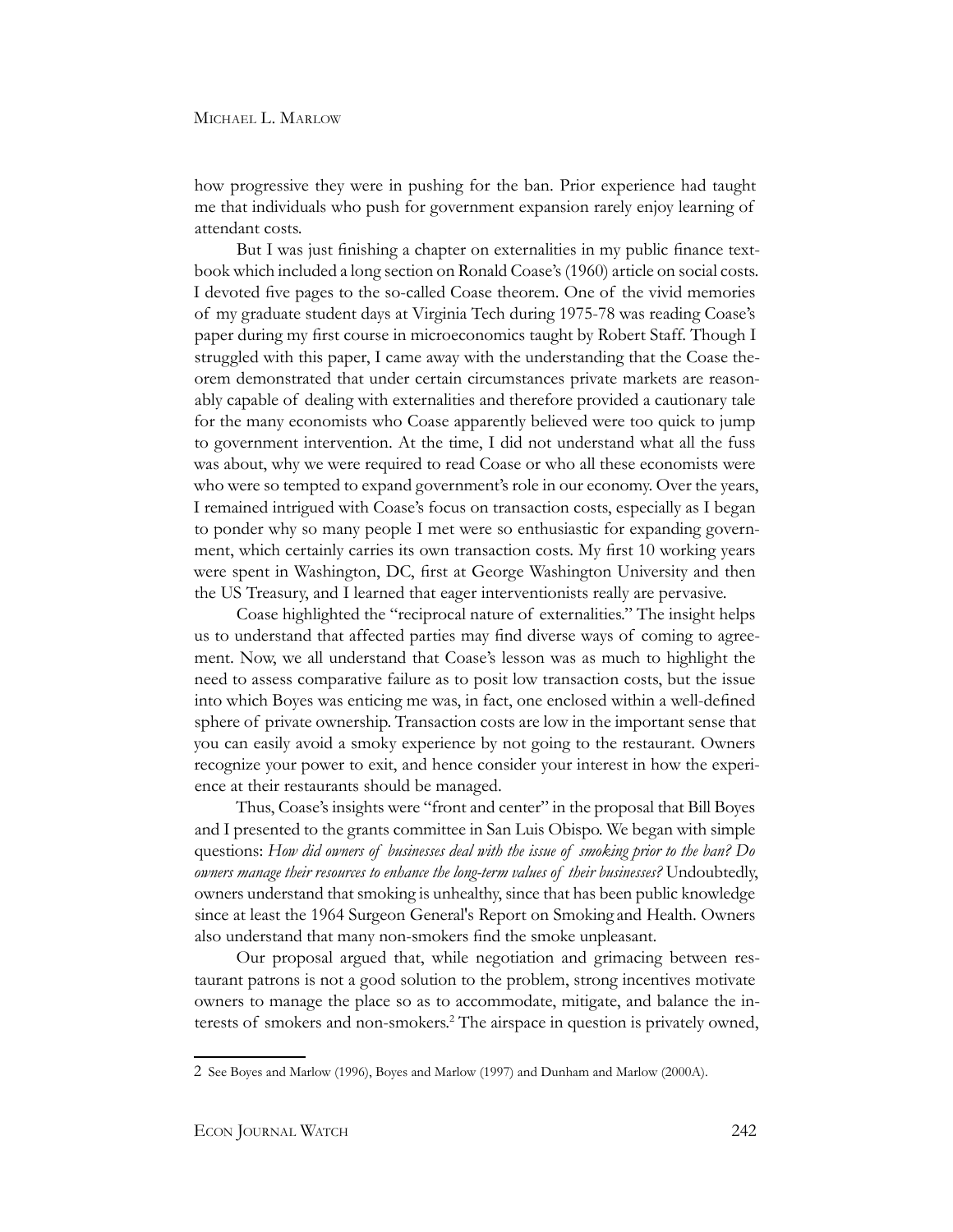and the owner has cause to manage it in such a fashion as to increase profits. As long as owners desire profit, it would appear reasonable that a private market in accommodation exists. The next logical step was to study this private market and see how it manages resources.

Part of our proposal was to collect and examine data on pre-ban accommodation practices of local business owners. This seemed to me an interesting question and necessarily an important part of any cost-benefit analysis of a smoking ban. I thought that it was pretty hard to ignore that smoking-nonsmoking sections were becoming commonplace in restaurants and that such accommodation was virtually nonexistent 20 years previous. Another major method, though less obvious to restaurant goers, is ventilation—in principle, a non-smoker could dine in comfort while seated alongside a smoker provided that fans made sure that the fumes never came her way. Ventilation is the secret to no-flush toilets in secluded homes off the sanitation grid.

We also proposed to survey owners regarding profit changes following the ban. I didn't predict that all owners would lose, and in fact, thought most would either be unaffected or somehow gain from a ban, since this was the first city to ban smoking so fully, and so it made sense to me that the city had relatively few smokers and thus little opposition. But, I thought that it was important to determine how many would lose, even if it was a small number, because I don't see how their welfare could be unimportant. I was enthusiastic about researching the Coase theorem and even wrote a five-page appendix applying it to smoking bans in my externalities chapter. I pulled the appendix after receiving negative feedback from my editors following outside reviewers who found it somewhat unsavory to discuss smoking in this way.

Perhaps, we should have anticipated reaction to our proposal when we presented it to the grants committee of about 7 individuals. I remember seeing quite a bit of apprehension on their faces as I discussed the reason for collecting information on the pre-ban accommodation practices of owners. When I explained that we needed the knowledge to understand who would tend to lose or gain, they looked at each other uncomfortably. Their facial expressions turned especially unfriendly when I mentioned that owners who previously had many smoking customers might suffer losses. We were then politely told: *We already know the answers to these questions. All owners benefit from the ban and so it would be a complete waste of money to collect such data.* A few days later, Bill Boyes informed me that they rejected our proposal and later I heard from another colleague of rumors that the grant committee concluded that we did not understand the economics of smoking bans very well.

I was not particularly sorry about our rejection because I had other work to deal with. However, Bill Boyes wasn't fazed by the rejection and quickly suggested that I put together a group of economics students to collect our own data without benefit of any grants. Cal Poly requires all students to complete a senior project and we had no problem enlisting eight students to collect data. We simply gave them our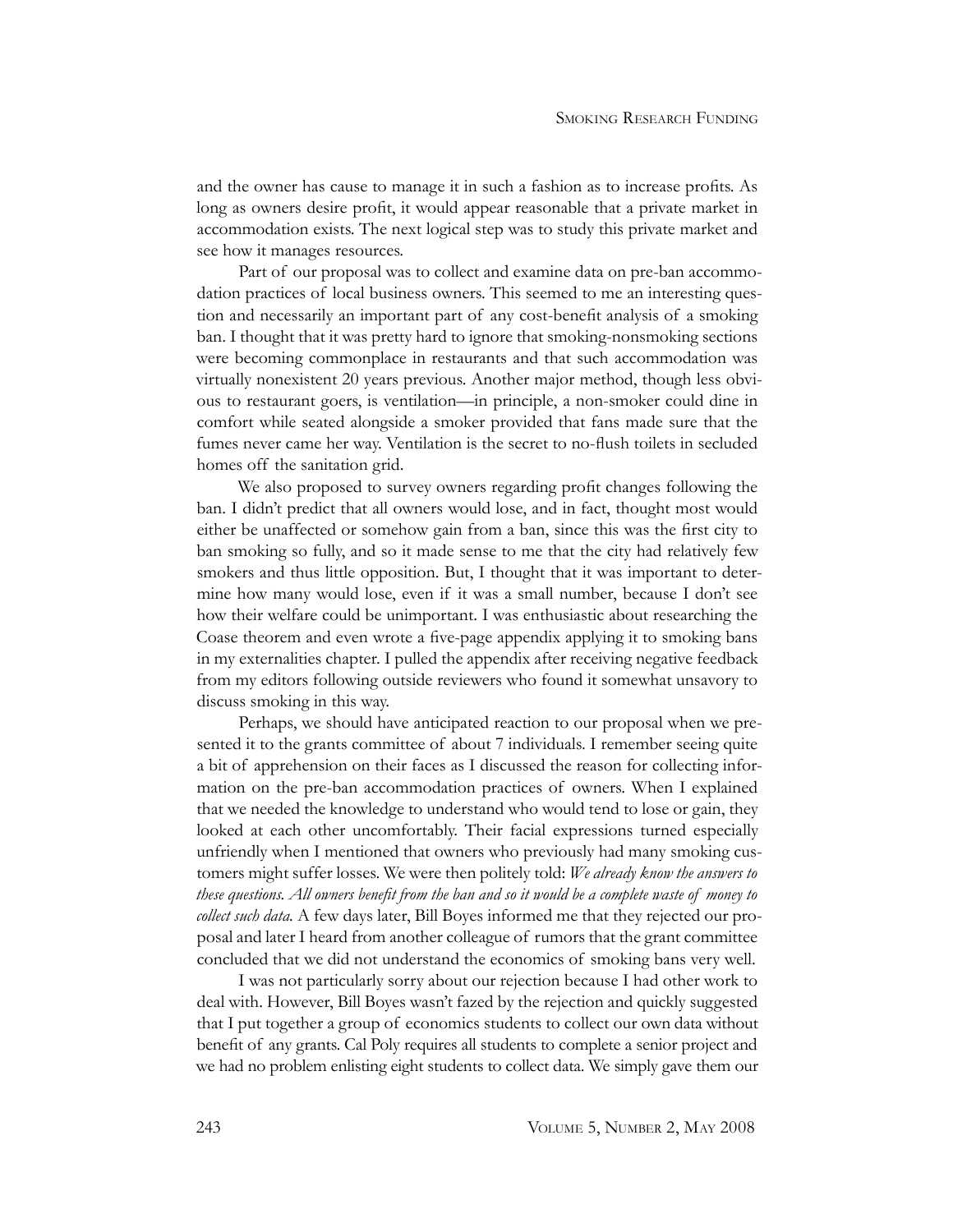survey instruments containing a multitude of questions from our rejected proposal. The students administered one survey to all affected owners of restaurants and bars, asking about their pre-ban accommodation practices and what effects the ban would have on profits. The students also administered a consumer-side survey randomly to residents and tourists, asking about their own smoking habits, preferences, opinions, and experience as consumers.

The data were interesting and provided the empirical basis for our paper "The Public Demand for Smoking Bans," published in *Public Choice* (Boyes and Marlow 1996). From our survey of 764 randomly chosen individuals within San Luis Obispo, we found that 62 percent of nonsmokers and 40 percent of smokers believed that smoking/nonsmoking sections were "effective" accommodation strategies. Prior to the ban, 95 percent of nonsmokers and 31 percent of smokers requested non-smoking sections of restaurants.

On the supply side, we found that 68 percent of owners had not received "many" complaints about smokers prior to the ban. 53 percent of all owners had been in favor of the ban prior to its passage. To the question of profits, 25% of owners predicted negative impacts, 17% predicted positive impacts, and 57% predicted no effects. As for accommodation efforts prior to the ban, 61 percent of all owners reported having expended resources toward reducing smoke within their establishments. Of those owners, 62 percent reported the implementation of smoking/nonsmoking sections, and 19 percent had provided smoking patios. Thus, the data demonstrated active efforts in accommodation, with owners as intermediaries. It appeared that the Coase Theorem was alive and well in explaining how the private market dealt with the smoking issue prior to the ban in San Luis Obispo. It also demonstrated that the prediction by the grants committee of no adverse economic impacts was clearly wrong.

#### **Are We Wrong to Investigate Markets in Accommodation?**

Some economists simply dismiss out-of-hand the first-round empirical checks on whether there is a private market in accommodation. I offer just a few choice quotes here. An early dismissal is contained in a health economics textbook, that states:

Trying to use agreements … between people in a restaurant to determine whether smoking would take place would be the height of absurdity, and nobody would think seriously of a full "property rights" approach to such a problem. The transactions costs of reaching agreements would overwhelm the problem. (Phelps, 1992, 430)

Private markets could not possibly deal with the complex bargaining issues of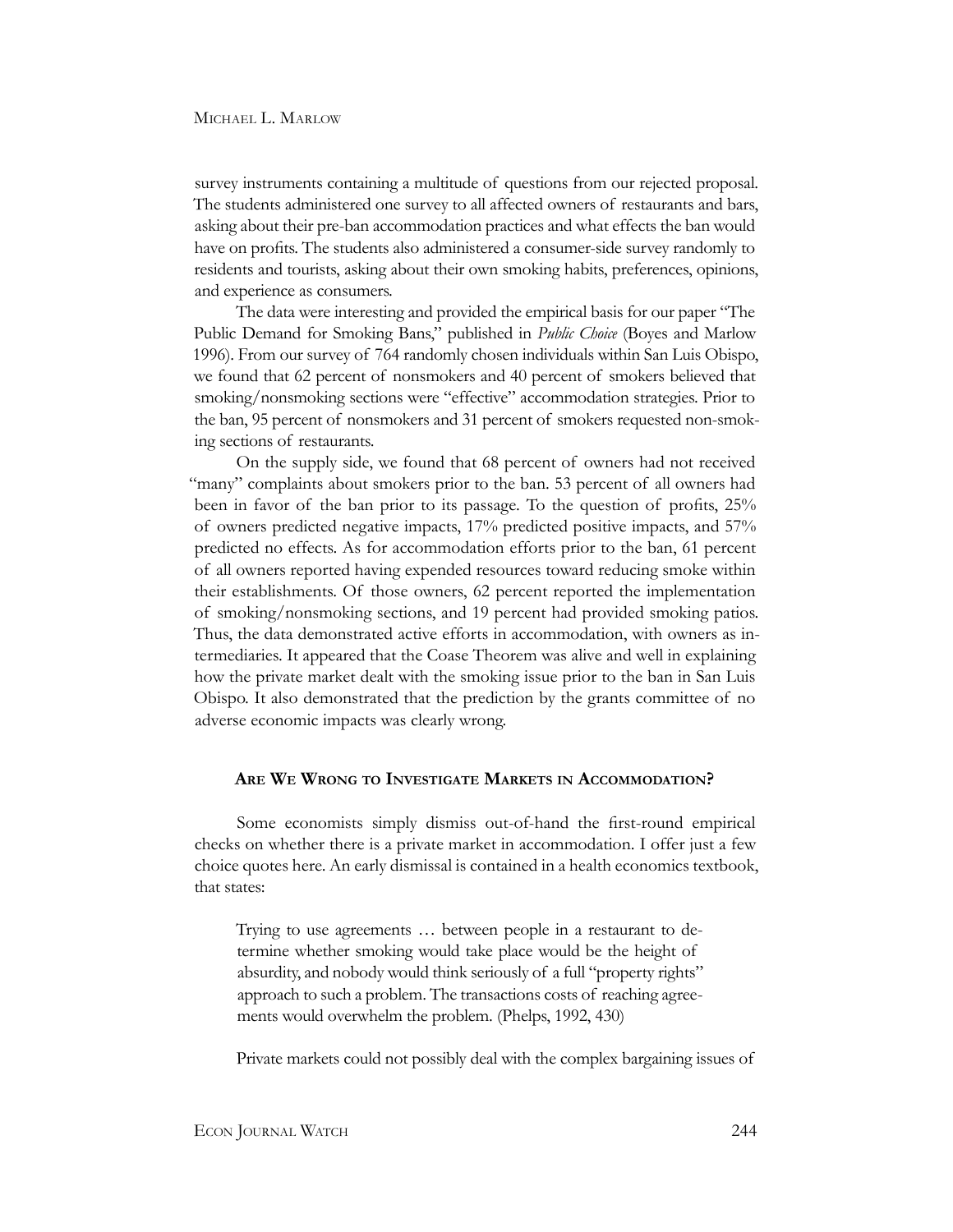smoking, and we can simply save a lot of time and effort by jumping ahead to smoking bans. The hidden message appears to be: *Researchers who investigate whether private markets attempt to deal with smoking preferences should simply be dismissed or ridiculed by those who understand that private markets must fail at this endeavor.* Clearly, from the outset there is a bias in favor of government intervention.

A recent example comes during an exchange between David Henderson (2007) and Benjamin Alamar and Stanton Glantz (2007), which began when Henderson argued that both theory and empirics in the latter's 2004 *Contemporary Economic Policy* article were illogical. Alamar and Glantz (2004) concluded that imposition of smoking bans somehow raises values of restaurants (median increase of 16 percent) and therefore smoking bans not only exert no harm, but actually raise values of businesses. In response to Henderson's (2007) argument that a private market deals with smoking externalities, Alamar and Glantz (2007, 292) respond:

This assertion cannot be true. It is not possible for a restaurant owner to internalize the cost of second-hand smoke on the health of the staff or the patrons. There is no mechanism by which a restaurant owner can compensate a patron for any health costs related to second-hand smoke, therefore it is not possible for the owner to have completely internalized the costs of the externality imposed by the smoker. This fact is one reason that the public has demanded laws to make restaurants smokefree. (Alamar and Glantz 2007, 292)

At the end of their paper Alamar and Glantz reiterate their main result and add: "This result is consistent with all other literature on the subject that has not been funded by the tobacco industry" (2007, 293). That statement is untrue— Boyes and Marlow (1996) was not funded at all, and, really, happened against long odds. But even if it is nearly true, perhaps it tells us about the unwillingness of parties other than the tobacco industry to fund research that might come to politically incorrect conclusions.

Why not further examine data on accommodation? But data is hard to locate or acquire or gather. I recommend that interested readers conduct an Internet search themselves and see how much data are available on accommodation. Best I can tell, no one else has ever gathered such data. What are abundant, however, are numerous web pages describing how smoking bans exert no harm on businesses because there are so many studies that prove that conclusion. A much cited literature review, coauthored by Glantz, reports:

All of the studies concluding a negative impact were supported by the tobacco industry. 94% of the tobacco industry supported studies concluded a negative economic impact compared to none of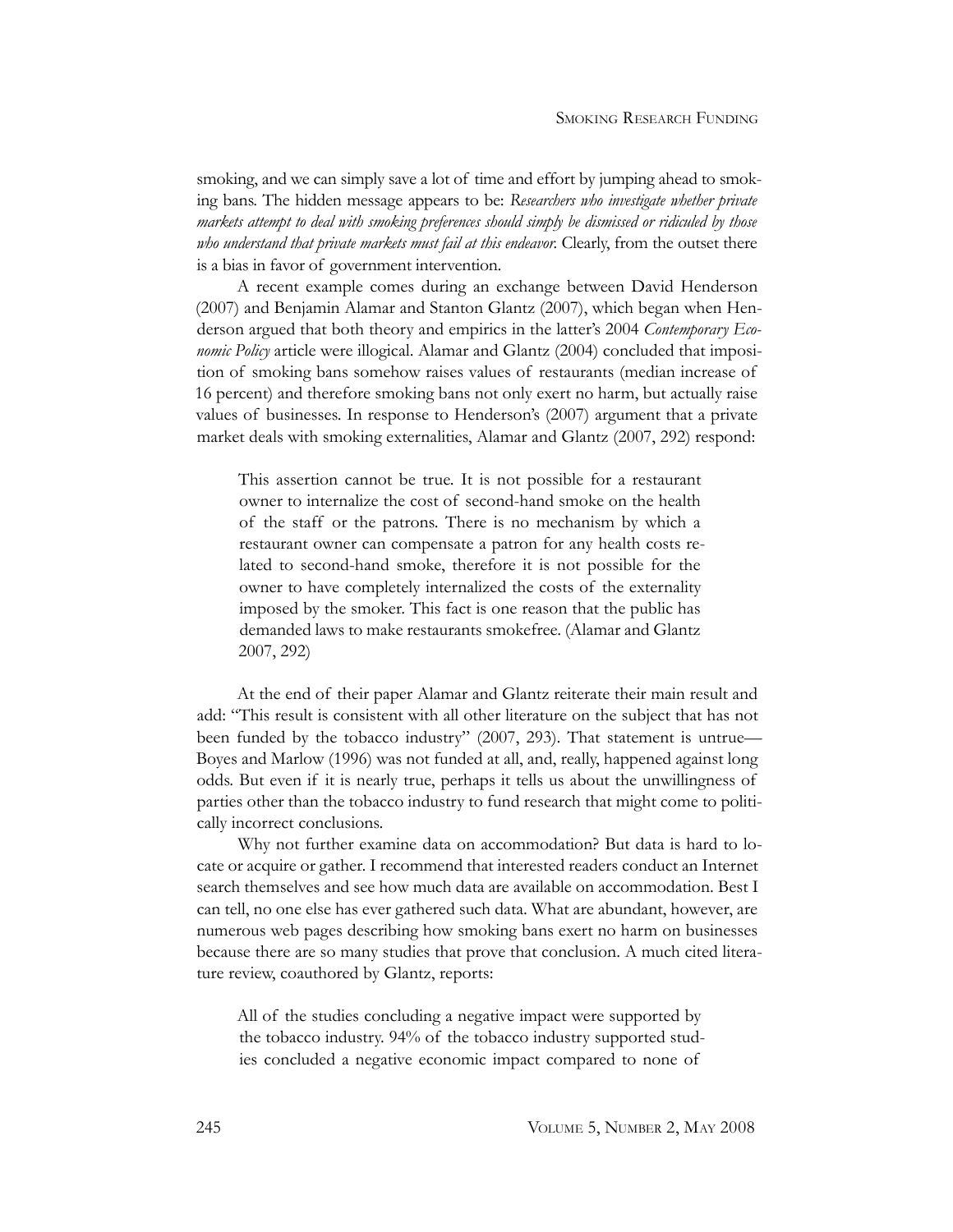the non-industry supported studies… *All of the best designed studies report no impact or a positive impact of smoke-free restaurant and bar laws on sales or employment. Policymakers can act to protect workers and patrons from the toxins in secondhand smoke confident in rejecting industry claims that there will be an adverse economic impact.* (Scollo, Lal, Hyland, and Glantz 2003, 13; italics added)

Why are there never any studies showing how poorly the private market works? The dominant belief must be that the issue is so well settled that no discussion is necessary, other than to tell readers that any research to the contrary is wrong and is somehow connected to the tobacco industry. Perhaps, not surprising, these other studies never seem to mention the few studies that address this issue.<sup>3</sup>

## **John Dunham, Chief Domestic Economist of Philip Morris Management Corporation**

I thought my work on the topic ended with my *Public Choice* paper with Boyes. About a year after completing the paper, John Dunham, who at the time was the chief domestic economist of the Philip Morris Management Corporation, contacted me about extending the work. I had never received a corporate grant before, and had never heard of John Dunham. But I was happy to receive funding on an issue that I thought was interesting and neglected. Dunham had heard about my work on smoking bans from Bill Orzechowski, who was then the chief economist for the now defunct Tobacco Institute. Bill and I knew each other from my days in Washington, DC when he was at the US Chamber of Commerce and we had co-authored several papers on tax issues unrelated to tobacco issues. I was also pleased that my work was considered valuable by Phillip Morris Corporation, certainly a very large business, and perhaps because as a business school professor I had many times heard the adage, "*those who can, do; those who cannot, teach*."4

My relationship with Dunham continued for several years in which we worked together on a number of projects from which we published four papers on the subject of smoking bans—in *Economic Inquiry* (2000), *Contemporary Economic Policy* (2000), *Applied Economics* (2003), and *Eastern Economic Journal* (2004)—four established, refereed economics journals, three of which are in the *Social Sciences Citation Index*.

The point is that my numerous professional works—with Boyes, with Dunham, and other sole-authored work (see reference list)—are very often simply

<sup>3</sup> Research considering whether private markets accommodate smoking preferences has been both infrequent and unempirical; e.g., Thompson, Frost and Plaskett (1990), Lee (1991) and Tollison and Wagner (1992).

<sup>4</sup> Woody Allen, of course, added: "and that those who cannot teach, teach gym."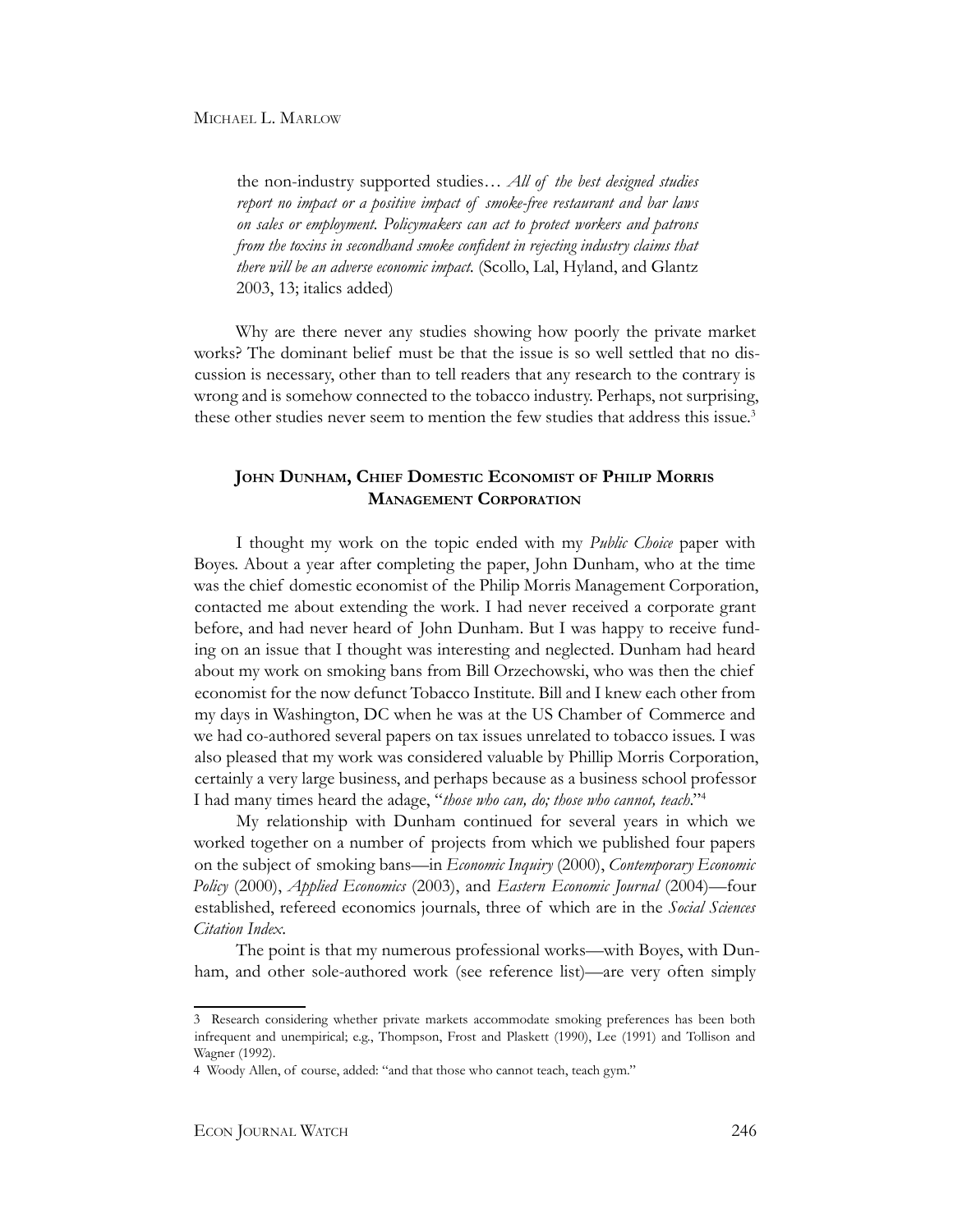ignored or dismissed, despite passing peer-review muster, simply because, as SourceWatch confirms, Philip Morris provided funding for some of my research. Others who have published politically incorrect findings and ideas face similar problems—it's not just in smoking research. There seems to be a tacit understanding that it is OK to dismiss such politically incorrect research.

The relationship with Dunham proved valuable to me because, not only does he have excellent insight into how regulations affect businesses, but his institution could fund the collection of data necessary to test hypotheses. I was also pleased that Dunham insisted that our research stand the test of peer-reviewed publication, because I would have been otherwise hesitant to pursue research ties. My writing was never subjected to internal censorship and always acknowledged the funding.

The primary focus of my work with Dunham was to uncover the depth of private markets in accommodation and to test the effects of such bans on business owners, workers, and their customers. The studies again found an active private market in accommodation. Here is a gloss of the findings:<sup>5</sup>

- National survey data indicate that in communities without bans owners do not adopt identical accommodation strategies. Some owners voluntarily ban all smoking and others allow smoking throughout or dedicate areas where smoking is not allowed. We found that nearly one-fourth allocated at least three-fourths of their seating to non-smoking use.
- Owners with fewer smoking customers allocate more resources toward non-smokers (more non-smoking seating, better ventilation, and other accommodations).
- Owners with more smoking customers predict losses from bans more often than those with few smoking customers.
- Owners often adjust prices, wages, hours of operation, and other business attributes in response to bans, so bans also affect customers and workers.
- Smoking bans are not fully enforced. Formal collection of noncompliance data appears to be only funded by public health and tobacco-control agencies. For example, the California Department of Health Services (2001) reported that 10 percent of bars attached to restaurants throughout California were noncompliant in 2001. Weber, Bagwell, Fielding and Glantz (2003) report a 24% noncompliance rate for freestanding bars in Los Angeles in 2002. Numerous newspaper articles document noncompliance across the country, but such frequent anecdotal evidence does not summarize easily. Common sense suggests that compliance is inversely related to the degree of harm imposed on owners.

<sup>5</sup> See Dunham and Marlow (2000A, 2000B, 2003, 2004).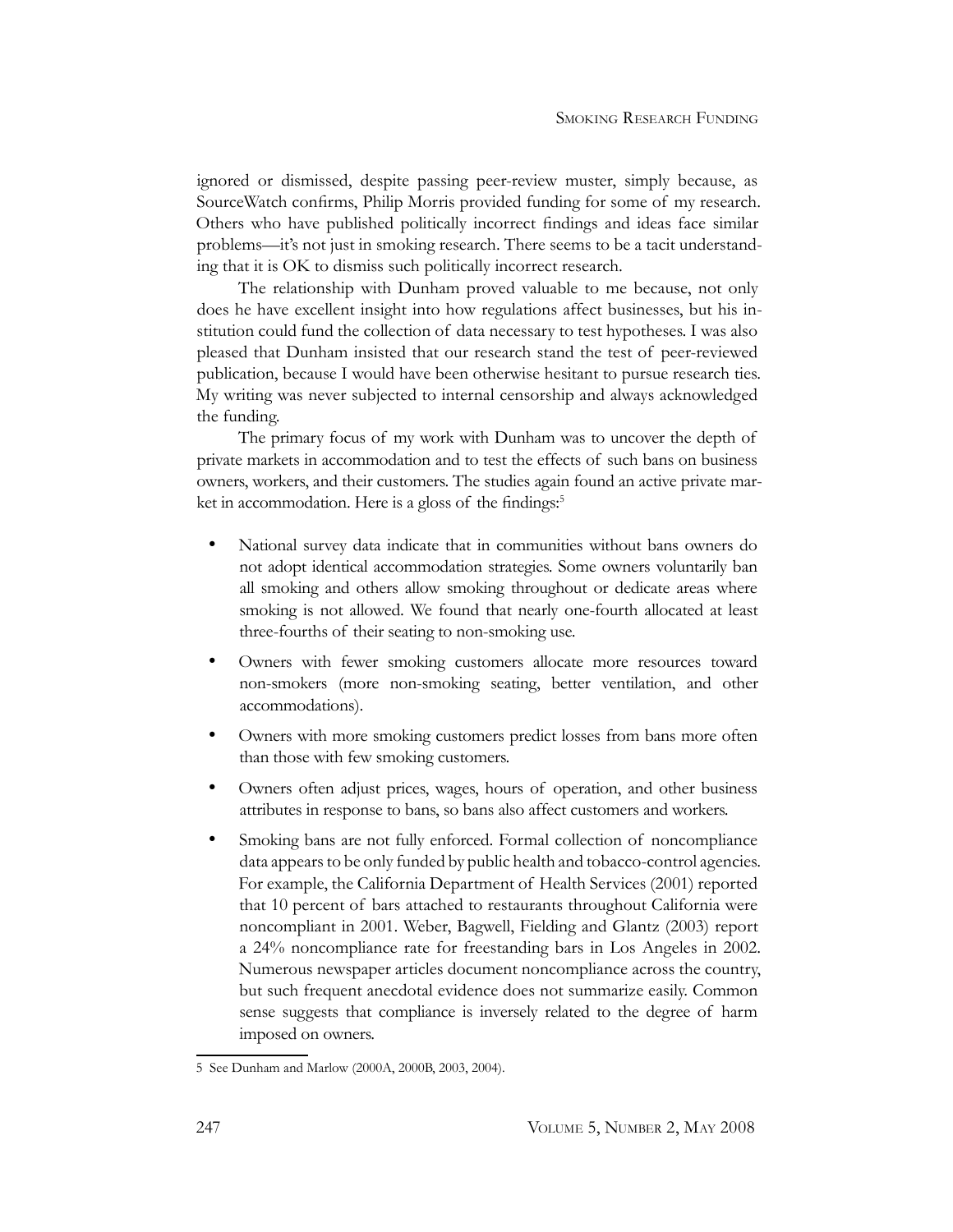- Bars experience more harm than restaurants because bars are more hospitable to patron interactions. Few bars voluntarily disallow smoking or provide smoking/non-smoking sections. We found that 92 percent of bar owners allowed smoking throughout their establishments, and bar owners were more than twice as likely to experience losses as restaurant owners.
- Because bans are mostly adopted in jurisdictions with fewer smokers, jurisdictions that ban smoking experience less harm than would jurisdictions that had more smokers.
- The probability that an area has a ban is positively related to the non-smoking share of the population, so bans are endogenous and tend to be enacted after private markets have already been accommodating in favor of non-smokers.

Of course, the available research does not estimate "perfection" and prove that private markets achieve it. But the evidence does reveal a private market where owners allocate resources in directions consistent with economic theory and therefore predicts that, as smokers dwindle in numbers, smokers will continue to lose ground to non-smokers. The market process evolves over time, and it is undoubtedly true that owners expend greater accommodation efforts now than in the past, simply because they pursue profits in a competitive environment in which consumers are more opposed to smoke. As is often the case, the social trend precedes the political movement.

The next logical step is to examine how many owners are harmed by bans, because extent of harm is one issue that a community might consider when debating passage of a ban.

#### **How to Show That Bans Inflict No Harm**

In submitting smoking-ban research for publication at economic journals, I've received roughly 10 referee reports. Not one referee or editor questioned the prediction that bans would exert differential effects on businesses. Readers might then be surprised that a fairly large empirical literature reports that bans exert no adverse effects on owners—the public policy equivalent of showing that "water runs uphill." Some empirical studies even advance arguments that bans raise profits so much that owners should, in effect, thank ban advocates for raising their wealth. A recent literature review states, "the vast majority of studies find that there is no negative economic impact of clean indoor air policies, with many finding that there may be some positive effects on local businesses" (Eriksen and Chaloupka (2007, 375) I now discuss how these economic studies arrive at such conclusions.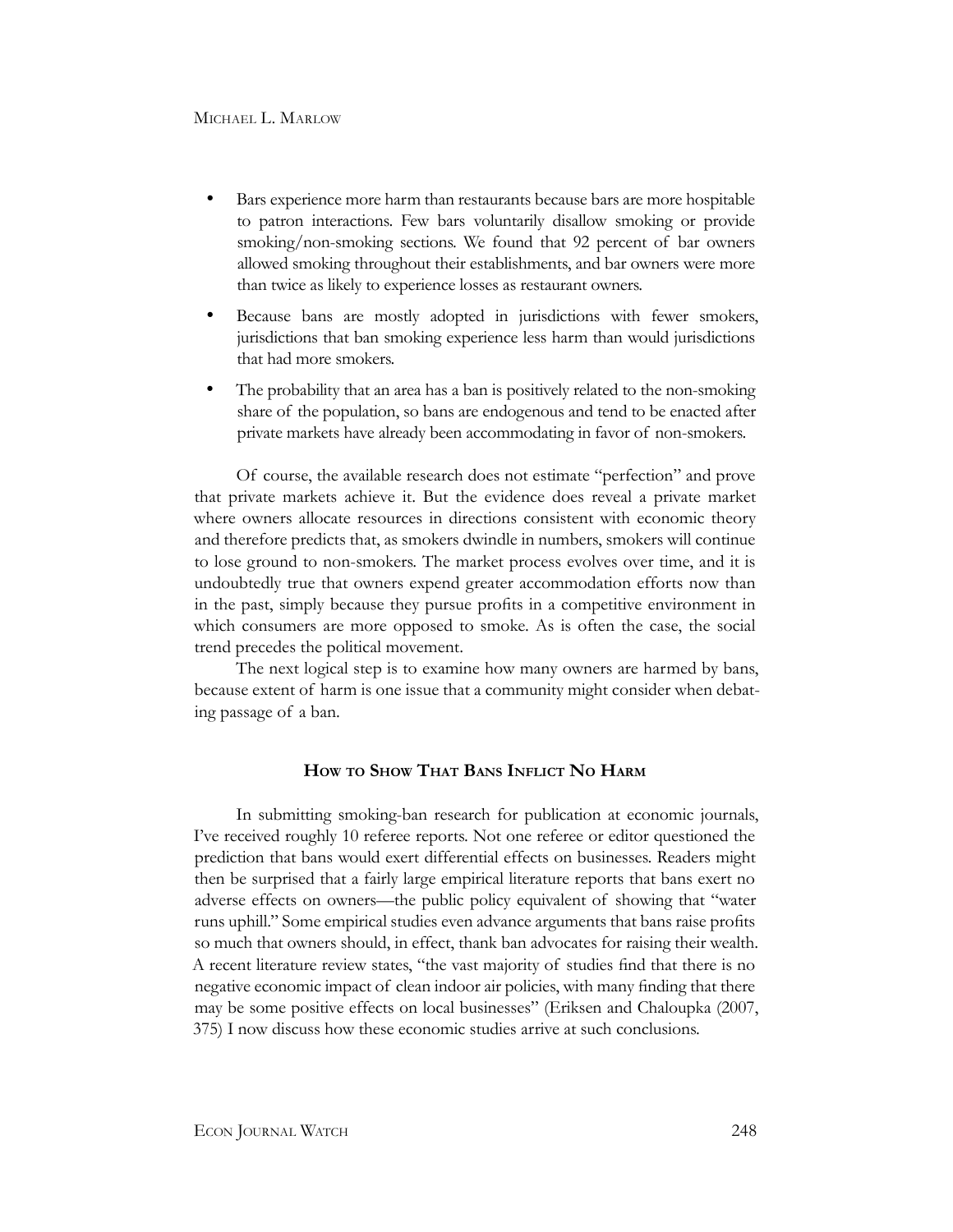#### **Ignore, Denigrate, or Deny Private Markets in Accommodation**

A common research strategy is to simply dismiss the idea that private markets can manage resources efficiently. There is, of course, a problem with this logic because governments, too, are imperfect. Without plentiful data on accommodation, concluding that bans are the only or the best solution becomes rather silly. I have yet to see researchers who claim that bans exert no harm ever collect, examine, or even acknowledge such evidence. I invite the reader to explore how many times pro-ban advocates cite any of my publications with Boyes and with Dunham and debate whether such accommodations are sufficient at dealing with smoking. Please let me know when you find one such instance.

Another means of denying existence of a private market is to forget that most economists would never claim that zero air or water pollution is a meaningful goal simply because reduction comes with both costs and benefits. A smoking ban, however, overturns this logic since, in effect, the arguments for zero smoking must mean no costs are ever incurred when owners are forced to eliminate smoke. Lost customers or sales following a ban, or lost smoker welfare, can clearly be considered a cost of purity. A more informed policy might allow a finite number of tradable permits to be auctioned off in jurisdictions whereby owners whose businesses benefit the most from smoking can, at a price, have such rights over their property. I have never seen this method proposed by ban advocates, even though it directly parallels the now accepted idea of tradable emission rights. Entertaining the argument would, of course, acknowledge that bans might harm some businesses.

An interesting twist is the strong reactions to improved ventilation. Drope, Bialous and Glantz (200) describe how the tobacco industry, in concert with the hospitality industry, "developed a network of consultants to promote ventilation as a 'solution' to secondhand smoke (SHS) in the USA" (41). These authors were alarmed that improved ventilation could undermine passage of bans, and, as their proof, these authors argue that the tobacco industry involvement must somehow demonstrate that ventilation does not solve any of the problem with smoke. A more useful approach might focus on how well ventilation works and whether there are sufficient incentives for private firms to invest and innovate in improved ventilation. But, again, this study would have to acknowledge existence of a private market in accommodation.

## **Employ the "Community Effects" Methodology, and Don't Reveal Its Shortcomings**

Do researchers claiming that bans exert no harm investigate how many firms gain, lose, or are unaffected? Not really. Most studies employ a "community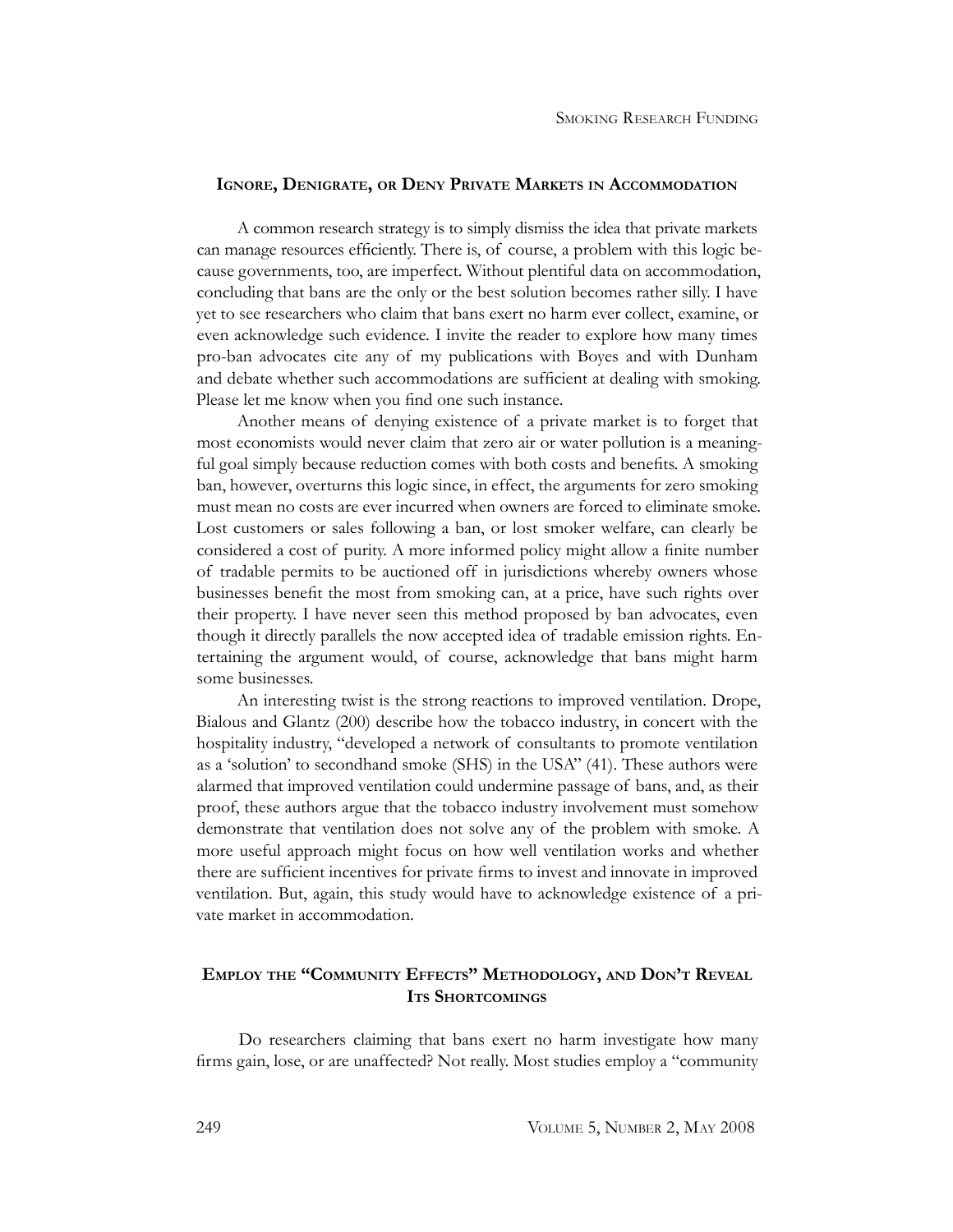effects" methodology that aggregates all businesses into one number and then examines whether this aggregate changes following a ban. The examination becomes: *Do aggregate sales or tax revenues rise, fall, or stay the same following a ban?* Studies routinely conclude that sales and tax revenues never fall, but rise or stay the same.

The "community effects" method is like comparing over a ten year period how the average weight of 50 students has changed, and after observing that the average weight started 160 pounds and remained 160 pounds ten years later, concluding that no changes occurred over the period. Meanwhile, some students gained 20 pounds, some lost 10 pounds, and still others exhibited no change. Maybe there's a defense of the "community effects" approach, but I have never seen one, because these studies never address the basic criticism.

A recent example is the paper by Eriksen and Chaloupka (2007). In the abstract to "The Economic Impact of Clean Indoor Air Laws," published in *CA: A Cancer Journal for Clinicians*, they write:

The vast majority of scientific evidence indicates that there is no negative economic impact of clean indoor air policies, with many studies finding that there may be some positive effects on local businesses. This is despite the fact that tobacco industry-sponsored research has attempted to create fears to the contrary. Further progress in the diffusion of clean indoor air laws will depend on the continued documentation of the economic impact of clean indoor air laws, particularly within the hospitality industry. This article reviews the spread of clean indoor air laws, the effect on public health, and the scientific evidence of the economic impact of clean indoor air laws. (367)

These experts appear rather convinced. But, again, most of the studies supporting their position employ the "community effects" approach and this fact is not discussed. No references to my studies with Boyes or Dunham are contained within their extensive survey of the literature. The authors are also apparently content to repeat the mantra that tobacco-industry funding is the reason for why any studies might contradict their conclusions.

There are possible defenses for the "community effects" approach, but they never seem to merit discussion. One possibility is that smoking bans might help solve a collective action problem of owners. Suppose, for instance, that, although a general ban might raise revenues of all owners, cartel-like cheating undermines this result. The fact that firms are tempted to cheat and be noncompliant does not demonstrate that the ban isn't in their collective interest. It merely means that individual owners can do even better for themselves by having a general ban and then cheating unilaterally. Of course, if everyone cheats, there is no gain. The difficult trick then would be to conduct "community effects" studies only in those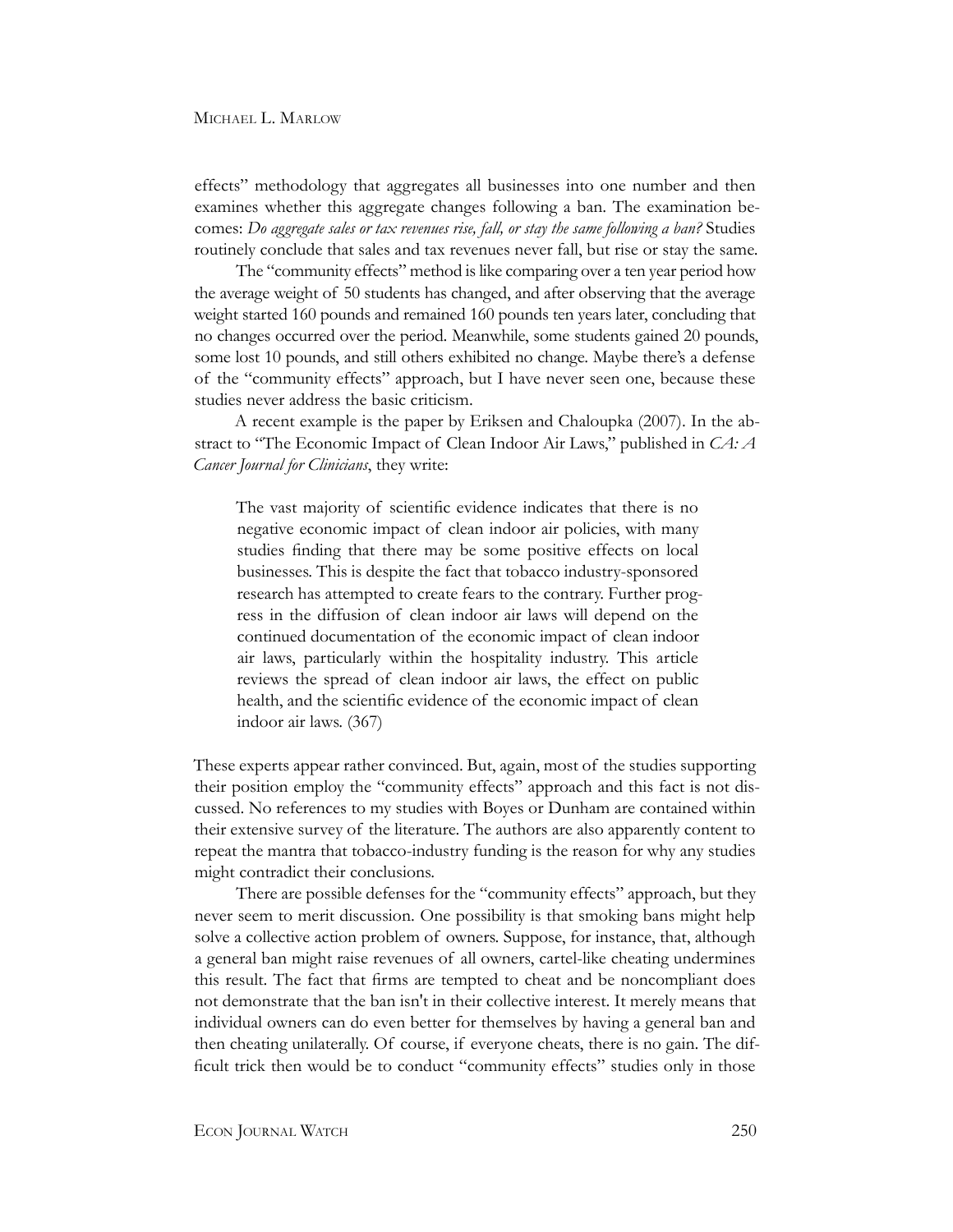communities where no cheating occurs.

It also might make sense to look at "community effects" when some owners lose because, even if individual firms do suffer, they might in principle be compensated by those who gain. There are, of course, well-known problems with "potential compensation" versus "actual compensation", but this approach is common in welfare economics and might merit discussion by advocates of bans. Entertaining the argument would, of course, acknowledge that bans might harm some businesses.

## **Dismiss All Contrary Research as Biased or Even Deceitful, Especially When Funded by the Tobacco Industry**

A prime example of this strategy is Scollo, Lal, Hyland and Glantz (2003) which reviews 97 studies on the economic effects of smoking bans on restaurants and bars. This widely-cited study concludes that, while roughly one third of all studies indicate that bans impose some harm, they are all seriously flawed. The authors point out that 94% of studies showing harm are somehow associated with tobacco industry support and they don't appear to have any reservations about leaving readers with the thinly-veiled assumption that any association with the tobacco industry explains conclusions counter to their thesis that bans exert no harm. The fact that most other studies conclude either positive or no impact on businesses leads the authors to conclude: "Policymakers can act to protect workers and patrons from toxins in second-hand smoke confident in rejecting industry claims that there will be an adverse economic impact" (13).The fact that none of these studies received any tobacco industry support is also used to suggest that these conclusions are correct as well as intuitively obvious. The survey by Eriksen and Chaloupka (2007) is the most recent study using this tactic to explain away all contrary research, and cites Scollo, Lal, Hyland and Glantz (2003) as evidence.

It would take too many pages to point out the many flaws in Scollo, Lal, Hyland and Glantz (2003) and others, so let me highlight a few of the major problems. Studies finding no economic harm never formulate how smoking bans might affect businesses. They never allude to private markets in accommodation, so such facets never enter into hypotheses. They never mention studies that find private market accommodation. The extent to which authors develop hypotheses can be summarized in the following two-part story:

- Because owners cannot effectively deal with smoking, bans are necessary to protect patrons and workers from second-hand smoke; and
- Owners don't suffer harm because bans will draw more non-smokers into businesses, and, because there are more non-smokers than smokers in the population, businesses gain more than they lose when disgruntled smokers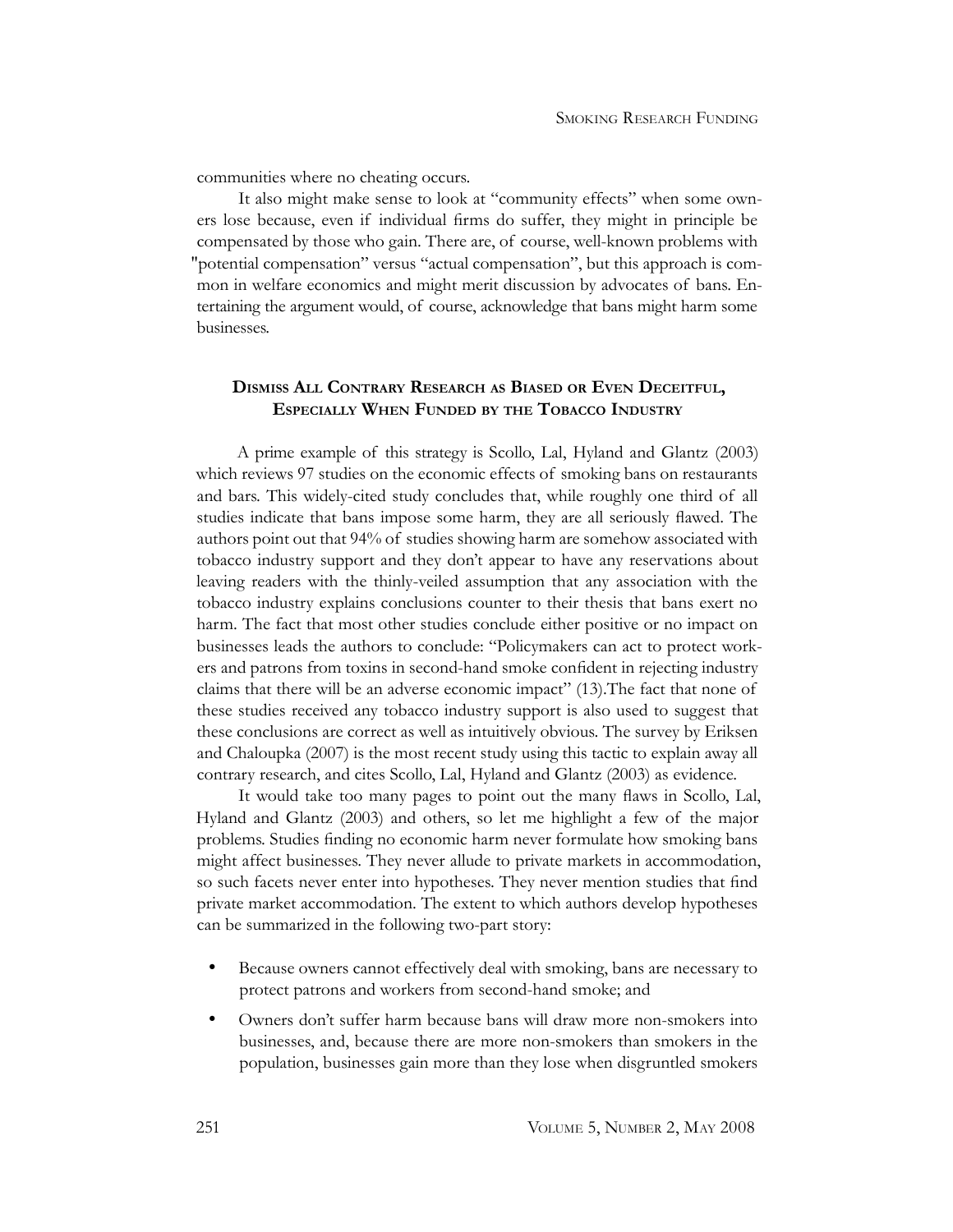spend less.

 Even if this two-part story is correct, these studies cannot really test the no-harm hypothesis because they employ the above-discussed "community effects" approach and must, by research design, ignore effects imposed on individual owners.

Another common strategy is to denigrate all survey data of business owners as "biased". Scollo, Lal, Hyland and Glantz (2003) make the following case for why we should heavily discount any such data:

Unverifiable predictions of future changes or estimates of recent changes in patronage or spending were deemed 'subjective'. Subjective measures included anecdotal reports and self report data collected in polls of, or interviews with, patrons or owners of restaurants, bars or similar businesses, conducted either before or after the policy was put in place. (14)

Would owners not be the best judge of whether bans hurt their business? Apparently owners' reports must be systematically biased. Invariably one finds insinuations about survey-based data collection and the tobacco industry, providing readers a reason to suspect that data collected on individual owners are biased and misleading. That such data are essential to examining differential effects on owners is never mentioned. Ban advocates repeat the "bias" argument over and over, since otherwise they might have to reveal to readers that something other than a "community effects" analysis might provide a better understanding of how bans affect owners.<sup>6</sup>

#### **What about smokers?**

In economics we discuss efficiency in terms of both producers and consumers, but this norm is not followed in research on smoking bans. Do smokers not deserve to be included in our welfare analysis? While non-smokers are clearly a majority of the population, and growing,<sup>7</sup> there are still many smokers left out of the analysis. Ignoring smokers is an easy way of ignoring costs imposed by the bans. Pro-ban researchers simply ignore the elimination of blocks of consumer

<sup>6</sup> Even if we accept the "community effect" method, Dunham and Marlow (2000B) argue that past applications of this method do not really demonstrate no harm. Problems include: "cherry picking" of data, imperfect enforcement of bans, examinations based on revenues and not profits, and the error of concluding that bans don't harm when sales rise following bans when, in fact, bans exert harm when they cause sales to rise at a slower rate than otherwise would have occurred.

<sup>7</sup> From 1990 to 2005, U.S. taxed sales per capita have fallen 38%, from 101 to 63 packs (Orzechowski and Walker 2006), and smoking prevalence of adults has fallen from 25.5 to 20.9 percent (Centers for Disease Control 2006).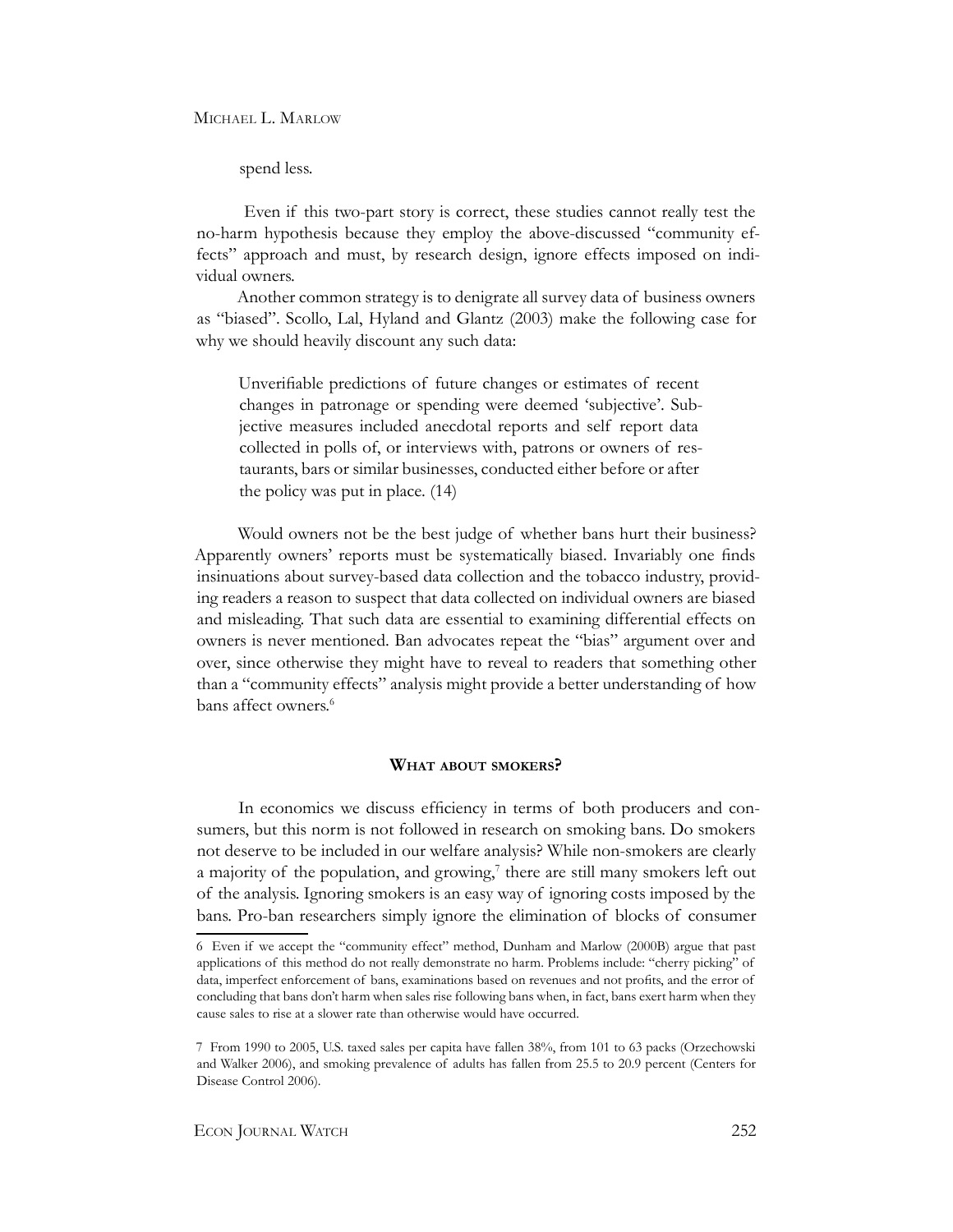surplus.

The costs to smokers find various manifestations. Loss of freedom over smoking may foster some of the following behaviors. Smokers may eat or drink out less often, spend less time in areas subject to bans, congregate outside of banned areas to smoke, smoke outdoors more often in inclement weather, smoke more at home, purchase higher nicotine cigarettes so that they spend less time puffing to achieve preferred nicotine levels, change intensities by which they puff since they must now "time" their smoking differently, suffer stigmatization in their smoking, and perhaps behave as "closet smokers." They may also substitute some or all of their cigarettes for smokeless tobacco, gum, or hard candy. The list of changes probably goes on and on. Some suggest that the new costs of smoking higher prices, inconvenience, stigma—are a factor in growing obesity.<sup>8</sup>

Dunham and Marlow (2003) find that affected owners alter prices, wages, hours of operation, and other business attributes that raise or lower welfare of both smoking and non-smoking patrons and workers. Evans and Farrelly (1998) and Farrelly et al. (2004) find that higher taxes cause smokers to raise purchases of cigarettes with higher tar and nicotine. Adda and Cornaglia (2006B) analyze compensatory behavior of smokers as evidenced by data on concentrations of cotinine (a metabolite of nicotine) and find that higher taxes cause smokers to extract more nicotine per cigarette. While these studies do not explicitly study effects of bans, it is reasonable to suppose that bans are a factor. It is widely believed that higher concentrations exert more harm than lower concentrations and so bans might exert adverse health effects on some smokers.<sup>9</sup>

Adams and Cotti (2008) report an increase in fatal driving accidents involving alcohol following smoking bans in bars. They find evidence consistent with the explanation that smokers drive longer distances to get to a bar where they may smoke, sometimes to a bordering jurisdiction without a ban, sometimes to bars that still allow smoking, perhaps by non-compliance or an outdoor area. After departing the bar they have a longer drive, hence more alcohol-related driving accidents.

Surprisingly, there are studies that fail to find that bans reduce smoking. Buddelmeyer and Wilkins (2005) find that smoking bans in Australia don't significantly lower smoking for most types of individuals. They also find a significant "rebellion" effect among 18-24 year old smokers because they became more likely to continue smoking following bans. Apparently, a "James Dean" effect on youth may exist whereby bans make it easier to display "anti-social" behavior.

Non-smokers may also suffer adverse health effects if they inhale more second-hand smoke when they are with smokers within cars or homes. Adda and

<sup>8</sup> Early studies connecting smoking cessation with weight gain are Williamson et al. (1991) and Flegal et al. (1995). Regal (2007) argues that, if smoking prevalence in 1999-2002 were at the higher 1971-1975 smoking level, estimated 1999-2002 obesity prevalence in 1999-2003 would be 22.5% rather than the actual value of 23.9%.

<sup>9</sup> See Thun et al. (1997) for a discussion of these adverse effects.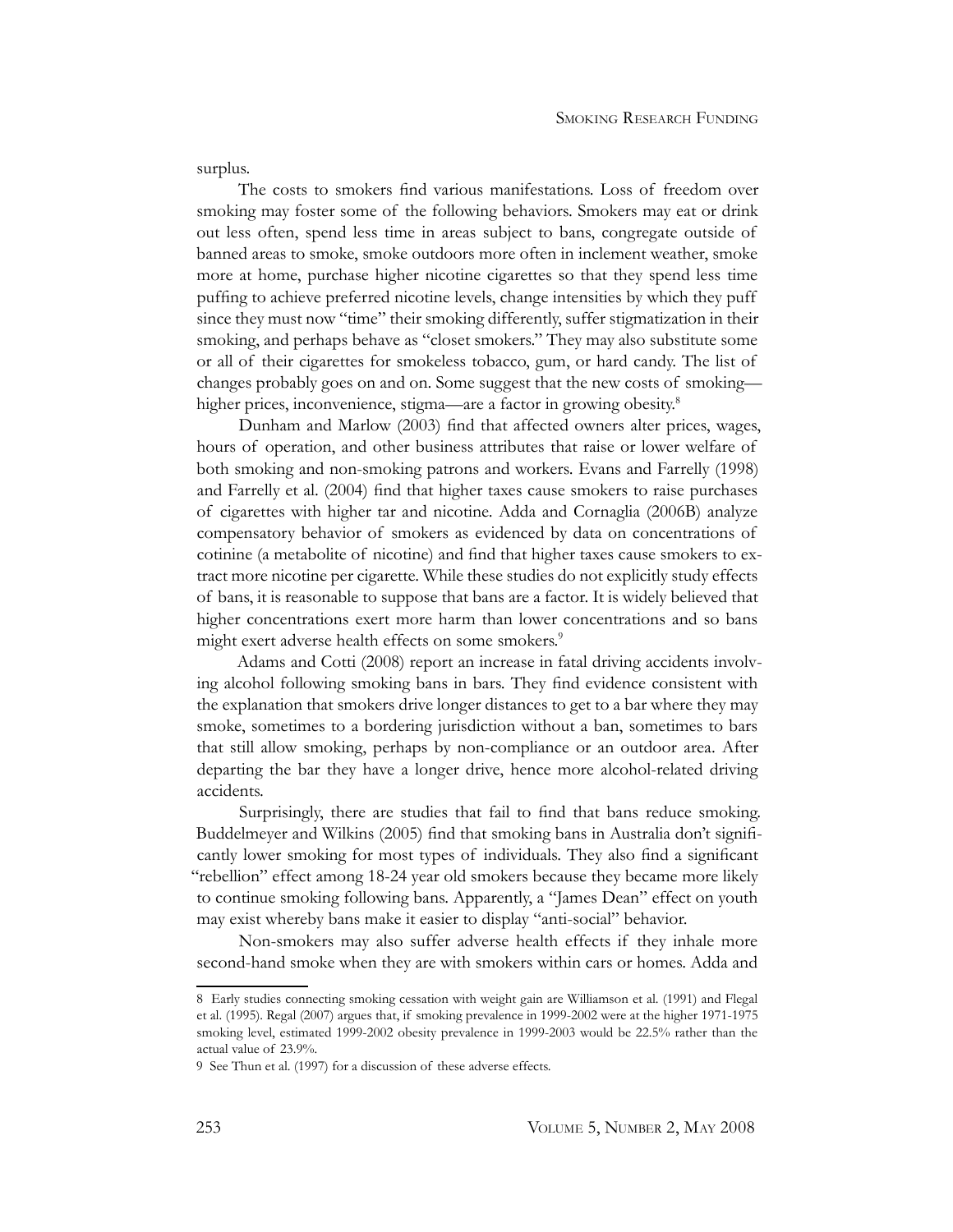Cornaglia (2006A) examine effects of bans on passive smoking through analyzing cotinine concentrations on a large sample of non-smokers over time. While they found that bans exert on average no effects on non-smokers, bans in recreational public places perversely increase some non-smokers exposure by displacing smokers to private places.

Adam Smith famously said that in the chessboard of human society each piece has principles of motion all its own. We do not—and cannot—know how the human chess-pieces react. The point is that acknowledgement of such factors, arising from imposed costs, are commonly left out. Advocates of bans typically represent the "man of system" attitude that presupposes inert "chess pieces" exactly the mentality Smith was challenging (Smith 1790, 233-34).

Moreover, there are also reasons to believe that we do not fully understand health consequences associated with second-hand smoke. My point is simply that statements like *"Policymakers can act to protect workers and patrons from the toxins in secondhand smoke confident in rejecting industry claims that there will be an adverse economic impact"* (Scollo, Lal, Hyland and Glantz 2003, 13; italics added) are irresponsible.

#### **Men of System**

In the late 1990s I attended a session at the Western Economic Association meetings organized by a well-known public health economist who had invited 3 papers on the economics of tobacco control by researchers who had all received various public health grants. One of the papers concluded that smoking bans were ideal policies because they protected non-smokers from toxins in second-hand smoke. During the question period, I did something quite out of the ordinary for me. I asked: *"Are you concerned that bans might raise the intensity of puffing by smokers which, if true, might cause them additional harm?"* The presenter spent about 4 seconds on my question with a response something like: *"I don't really understand why this is a problem."* For some reason, I persisted and after about the third time, I rephrased the question as simply: *"So, if smokers want to smoke in this manner and worsen their health, this is not really our concern because it's really about protecting non-smokers?"* The presenter replied quickly with something like: *"That is correct,"* and interestingly, neither he, nor any those on the panel or in the audience, seemed to have any problem with his response.

If your gang simply points to smokers and claims *"they are the source of the problem*," it might be easy to convince yourself that government should impose taxes or regulations on them. But—particularly in spaces customarily arranged to host and accommodate smoking—smokers might feel that non-smokers or busybodies are the problem, in which case they might just as well want their behavior corrected—that is, to butt out. Pro-ban advocates ignore Coase's insights and, along the way, reveal that they do not really care about harm to the minority or business owners that cater to them.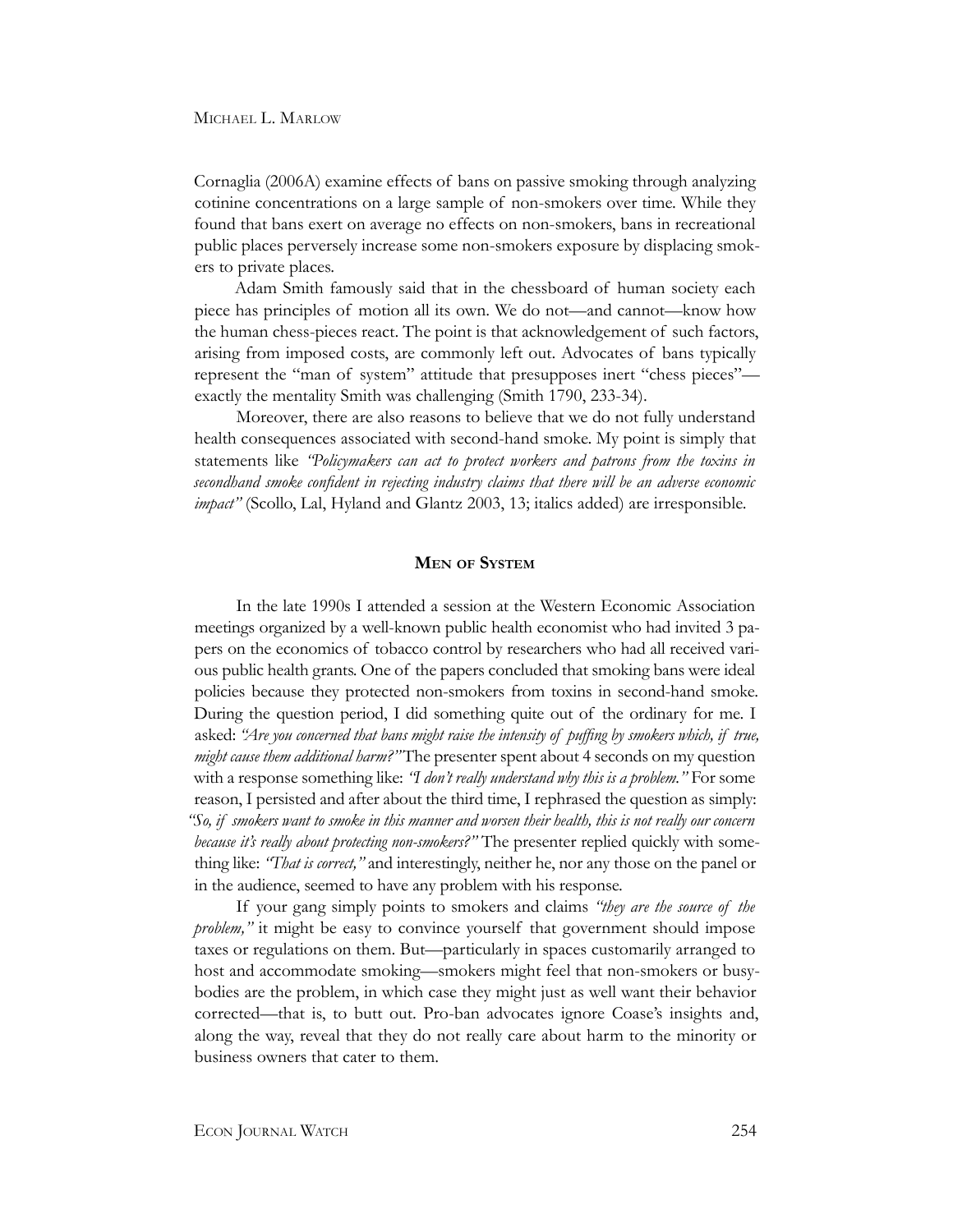#### **Towards an Unbiased Treatment of Biases**

My reflections bring us into issues of systemic bias in the way research is initiated, formulated, funded, validated, and received—biases not merely in the reasoning of any particular work, but in the cultural structures and processes within which the work comes into being. It's plain to me that deep problems exist, so the deep biases need to be diagnosed. The trouble is: How does one assure that the diagnosis of biases isn't biased? And if I offer such assurances, how about assurances that the assurances of unbiased diagnosis of biases are not biased? Subscripts, anyone?

#### **Are Non-Smoking Researchers Biased?**

 Although few academics might admit biases based upon political affiliation, many recent studies suggest how little diversity exists among professors in the social sciences, humanities, social welfare, and health fields.<sup>10</sup> Although a Gallup poll found Republicans more likely than Democrats to support smoking bans in restaurants, hotels and the workplace, the same poll indicates that supporters mostly rally around one characteristic: whether or not they smoke.<sup>11</sup> This result is consistent with what Boyes and I found in our study of the smoking ban in San Luis Obispo. It is also well known that smoking prevalence falls with education.<sup>12</sup> Highly-educated researchers are therefore unlikely to smoke and, as a result, may also strongly support bans on others smoking in public.

#### **Biases Attendant to Non-Tobacco Industry Funding of Research**

What are the funding sources other than the tobacco industry? It doesn't take long to recognize the variety and frequency of acknowledgements that authors make regarding their financial support. The National Cancer Institute and National Institute of Health are commonly thanked, as are public health groups such as the National Heart Association, Americans for Non-Smokers Rights, and the W.E. Upjohn Institute. Of course, many funding dollars are also granted by

<sup>10</sup> For example, the fields of biology, health, and social welfare are very lopsided, medicine and nursing less extreme so but also preponderantly Democratic. See Gross and Simmons (2007, 34) and (Cardiff and Klein 2005, 247); on the Democratic tent being relatively narrow, see Klein and Stern (2005; 271- 273); on the economics profession in particular, and its paucity of free-market supporters, see Klein and Stern (2007).

<sup>11</sup> Levels of support were: Republicans (62%) and Democrats (53%); see Moore (2005).

<sup>12</sup> National Center for Health Statistics (2006) reports the following prevalence rates in 2004 broken down by education for those aged 25 and above: 29% (less than high school), 26% (high school graduate), 21% (some college, no degree) and 10% (bachelor's degree and above).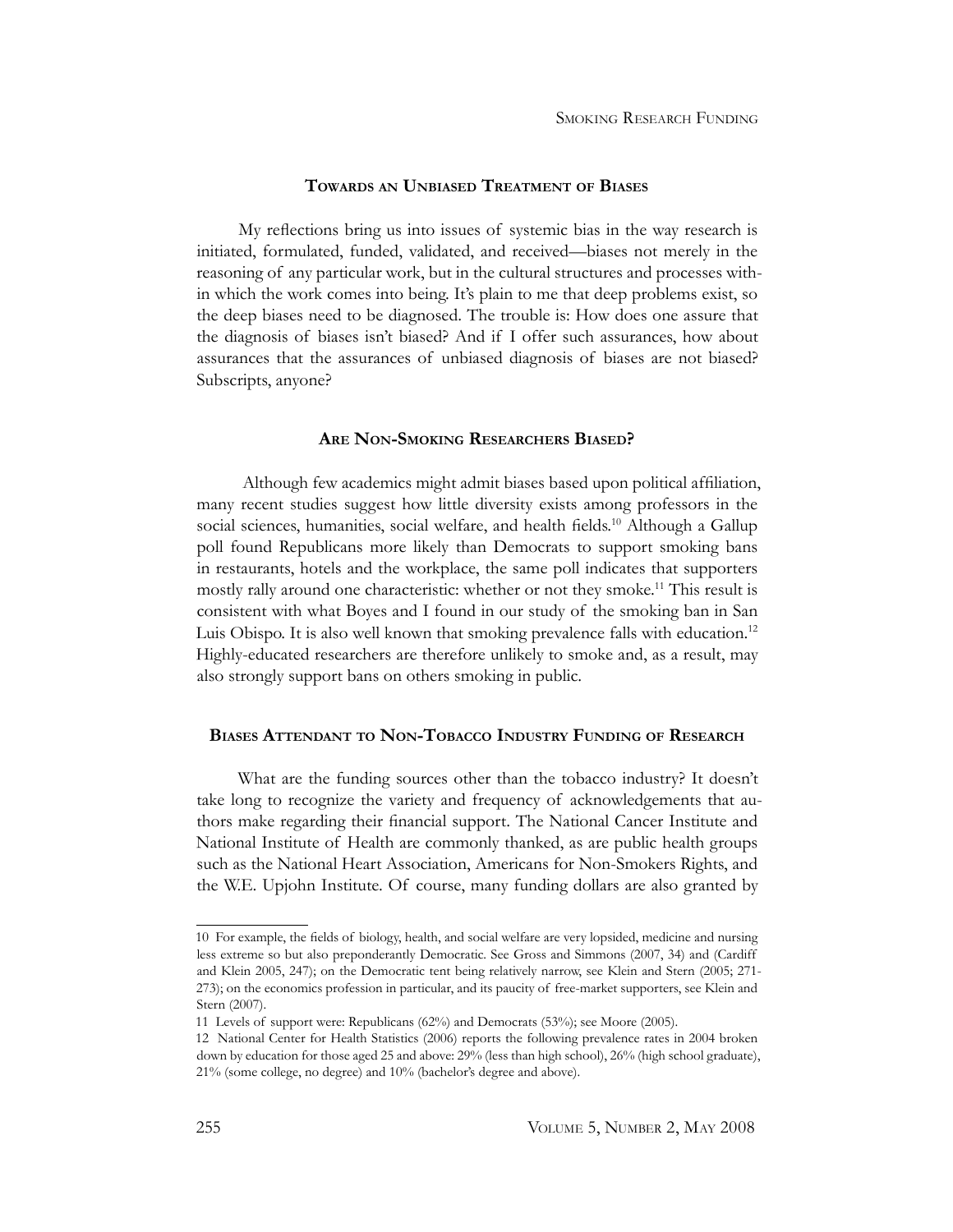the many schools of medicine, government, and public health.<sup>13</sup>

The review of over 90 studies by Scollo, Lal, Hyland and Glantz (2003) acknowledges the following support:

The VicHealth Centre for Tobacco Control is funded by the Victorian Health Promotion Foundation to conduct economic, legal, and social research in tobacco control. Dr Hyland's work was supported by the Roswell Park Cancer Institute NCI-funded Cancer Center Support Grant, CA16056-26 as a member of the Biomathematics/Biostatistics Core Resource. Dr Glantz's work was supported by US National Cancer Institute grant CA-6102. (18)

Eriksen and Chaloupka (2007) acknowledge support of the Georgia Cancer Coalition and the Robert Wood Johnson Foundation's ImpacTeen project. What about those groups? Maybe they are biased against researchers willing to arrive at politically incorrect conclusions? Take a look at the websites of the Georgia Cancer Coalition (like [here\)](http://www.georgiacancer.org/prev-tobacco.php) or the Robert Wood Johnson Foundation (like [here\)](http://www.rwjf.org/newsroom/tvhslist.jsp) and decide for yourself.

State tobacco control agencies also fund much research, and often directly via taxes on smokers.<sup>14</sup> "Tobacco control programs" fund school programs, enforcement of smoking bans and age limits, counter-marketing, cessation programs, and studies that demonstrate program effectiveness. Funding appears to go not only to studies demonstrating program effectiveness, but studies showing *only* benefits from such programs, and that such programs should be expanded.<sup>15</sup> From 1994 thru 2005, Massachusetts state government spent slightly over \$400 million (\$2003) on tobacco control,<sup>16</sup> and California from 1988 thru 2006 spent over \$2 billion (\$2003).17 We do not have a breakdown that tells us how much went specifically to fund research.

Finally, what about funds from pharmaceutical firms interested in marketing nicotine replacement therapies? It is likely that some researchers are funded directly by these private firms, or at least indirectly, when such firms contribute to various lobbies, universities, or public health groups to support their products. Bans may well enhance their markets. These firms may also be interested in selling

<sup>13</sup> The website of *Tobacco Control* lists the ten *Tobacco Control* articles that received the most downloading during 2007 (the articles were published between 2002 and 2006). The ten articles contain acknowledgements to 12 instances of funding support: Norwegian Institute of Public Health, Roswell Park Cancer Institute, National Cancer Institute (6 times; some papers listed multiple NCI grants), Flight Attendants MedicalResearch Institute, Health Canada/Canadian Institutes of Health Research, Australian National Health and Medical Research Council and the US National Institutes of Health. As for the authors of the articles, most were employed at universities and most department or school affiliations contained the words health, pharmacy or medicine. Other places of employment were National Health Screening Service (Norway), Norwegian Institute of Public Health, the Roswell Park Cancer Institute, Massachusetts Tobacco Control Program, World Health Organization and Organisation for Economic Co-Operation and Development.

<sup>14</sup> See Marlow (2006).

<sup>15</sup> See Marlow (2006).

<sup>16</sup> See Koh et. al. (2005)

<sup>17</sup> See Marlow (2007).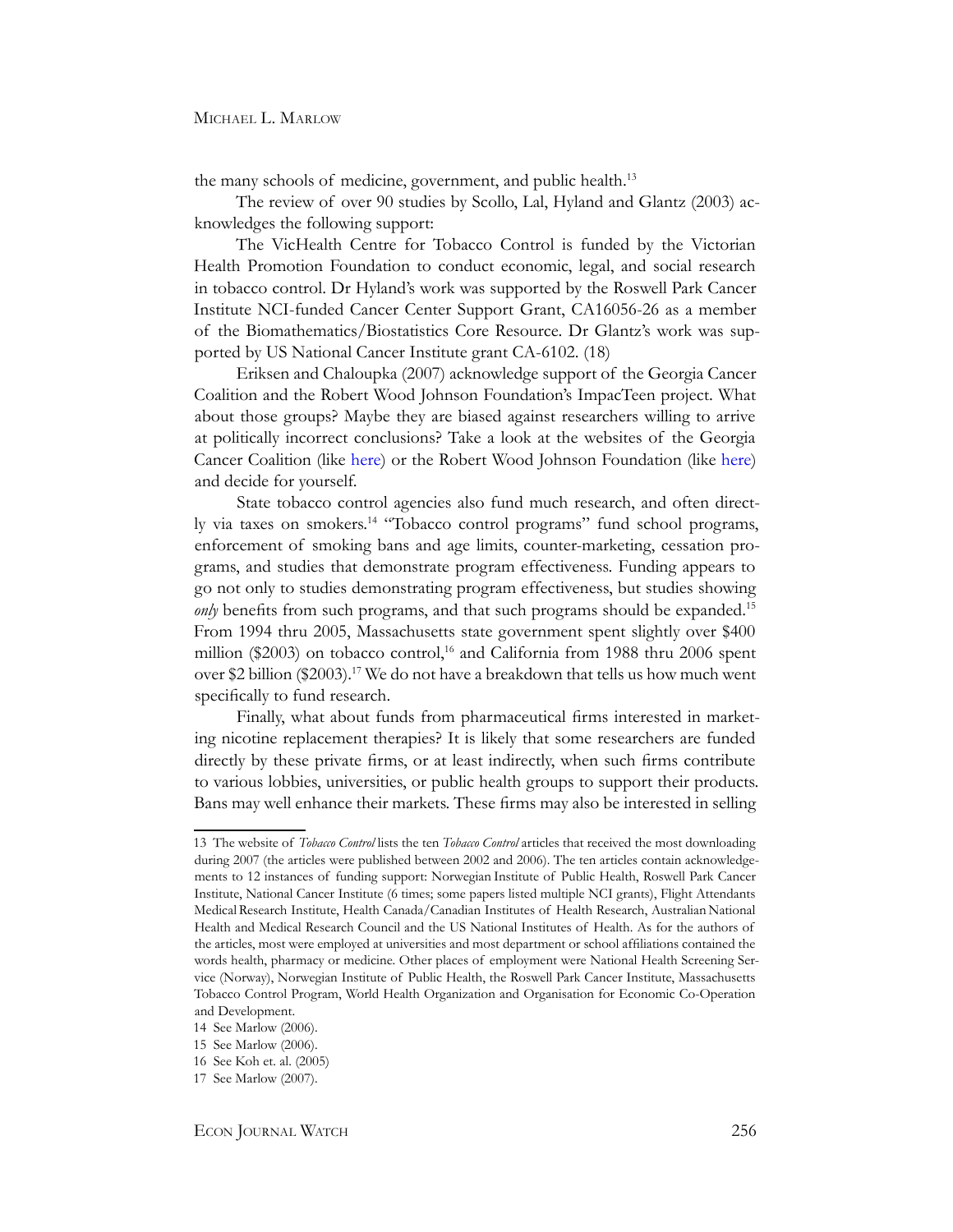their products to public health agencies that then dispense them to smokers. Studies may also promote acceptance of their therapies by private and public health insurers. Little concern of bias is ever expressed. Perhaps, this industry gets a "pass" in the bias debate because it is on the right side of the smoking issue.

In an important article, "Warning: Anti-Tobacco Activism May be Hazardous to Epidemiologic Science," published in 2007 in *Epidemiologic Perspectives & Innovations*, Carl Phillips argues that much funding for anti-tobacco researchers does come with many strings attached:

[M]uch of the funding from anti-tobacco organizations, both government and private, comes with major strings attached, often all but declaring what the conclusions of the research should be … Hardly a word is heard from that quarter about the pharmaceutical industry or others who have a financial interest in tobacco use or cessation methods, and who help fund the anti-tobacco organizations. Rather, those organizations are intent on making sure that they get to control the funding, and thus the agenda, in "their" area, and the only significant threat to this monopoly is tobacco industry funding. For example, despite the fact that anti-tobacco organizations' funds dwarf tobacco industry grants to academic researchers, no major research effort in tobacco harm reduction has been able to get fundamental funding without seeking it from the industry. (Phillips 2007, 12)

This view is consistent with a public choice view of the world.<sup>18</sup> The interrelations of government and academic institutions create a kind of centripetal groupthink, which allows the "right" private corporate sources of funding onto the team. Information and agenda control come from monopoly over funding and probably go a long way toward explaining the multitude of studies that claim that bans cause no harm. Consistent with this thesis is the fact that efforts have recently been made to forbid researchers at universities from receiving any funding from the tobacco industry.19

<sup>18</sup> Tullock (1966) attributes many of these problems to the presence of a single buyer for research output. In this case, various government agencies and public health non-profits might be operating as a loose cartel whereby they determine the parameters of "acceptable" science and help orchestrate attacks on opposing research.

<sup>19</sup> Blumenstyk (2007) discusses how various universities, such as public health schools at Johns Hopkins University and Harvard University, have banned researchers from accepting tobacco-industry money for research. Recently, the University of California had considered such a ban, but instead adopted a lessstringent policy whereby researchers may only accept such money following approval by a special scientific committee that verifies that any proposed study "uses sound methodology and appears designed to allow the researcher to reach objective and scientifically valid conclusions."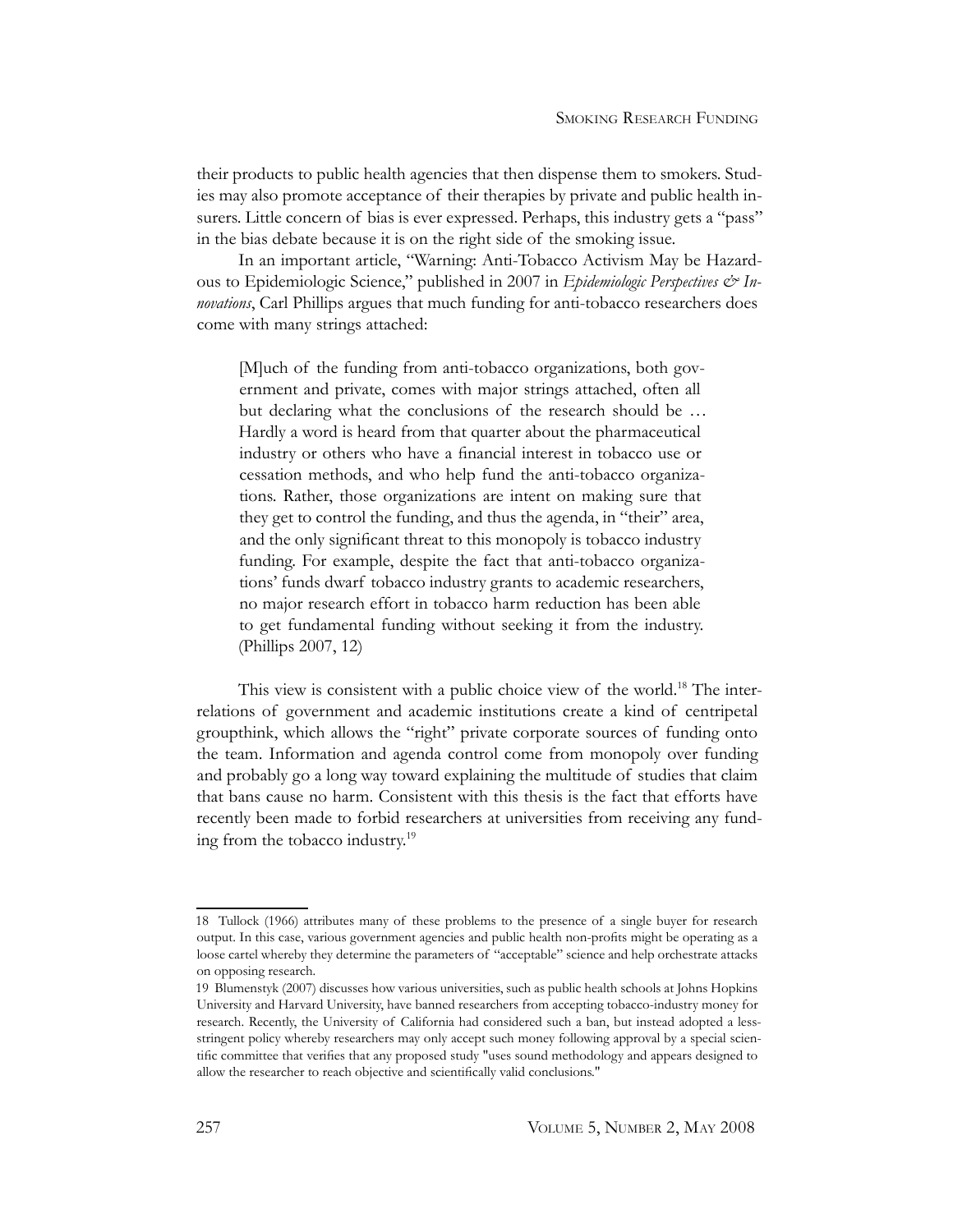#### **The File Drawer**

If studies failing to show one's preferred hypothesis tend to be deposited in "file drawers," then published studies will be biased toward showing support for preferred hypotheses. Reporting biases have been discussed for many years. Leamer's (1983) paper "Let's Take the Con out Of Econometrics" describes the many biases that arise when researchers fail to report the many tests that they have conducted. Reporting a subset of all empirical runs conducted over the course of research promotes overconfidence in published results that are probably facilitated with rapid declines in computing costs and greater data availability. Ioannidis (2005) goes so far as to claim: "Simulations show that for most study designs and settings, it is more likely for a research claim to be false than true. Moreover, for many current scientific fields, claimed research findings may often be simply accurate measures of the prevailing bias" (124).

Even if researchers were indifferent to whether smoking bans impose costs, journal editors and reviewers would promote the file drawer effect when they strongly preferred one hypothesis over another. There appears great potential for this bias given that there is one journal that exists solely for the purpose of publishing papers on controlling tobacco. *Tobacco Control* bills itself as "An international peer review journal for health professionals and others in tobacco control" and is published by the BMJ Group which is a global medical publishing organization and a wholly owned subsidiary of the British Medical Association.20 It shouldn't take readers long before they realize that the vast majority of papers published in *Tobacco Control* conclude that tobacco control measures are very effective. Many of the no-harm papers cited in the literature review by Scollo, Lal, Hyland and Glantz (2003) were published in *Tobacco Control*. And the Scollo, Lal, Hyland and Glantz (2003) review itself is published in *Tobacco Control*. Similar observations can be made for other public health journals such as the *American Journal of Public Health* and the *Journal of the American Medical Association*. Rarely do papers published in these and other journals conclude that government interventions do not effectively mitigate one problem or another. One might wonder how full the "file drawers" have become.

#### **"Good Intentions" Bias**

Smoking bans are often promoted on the basis of good intentions: *we are doing this to protect non-smoking patrons and employees; we are doing this for the health of children; we are doing this to protect addicted or uninformed smokers who cannot help themselves; we are doing this because owners do not understand that bans are good for them;* and so on.

The following quotation is the abstract of a 31-page *Journal of Economic Sur-*

<sup>20</sup> See Tobacco Control's website: [http://tobaccocontrol.bmj.com.](http://tobaccocontrol.bmj.com)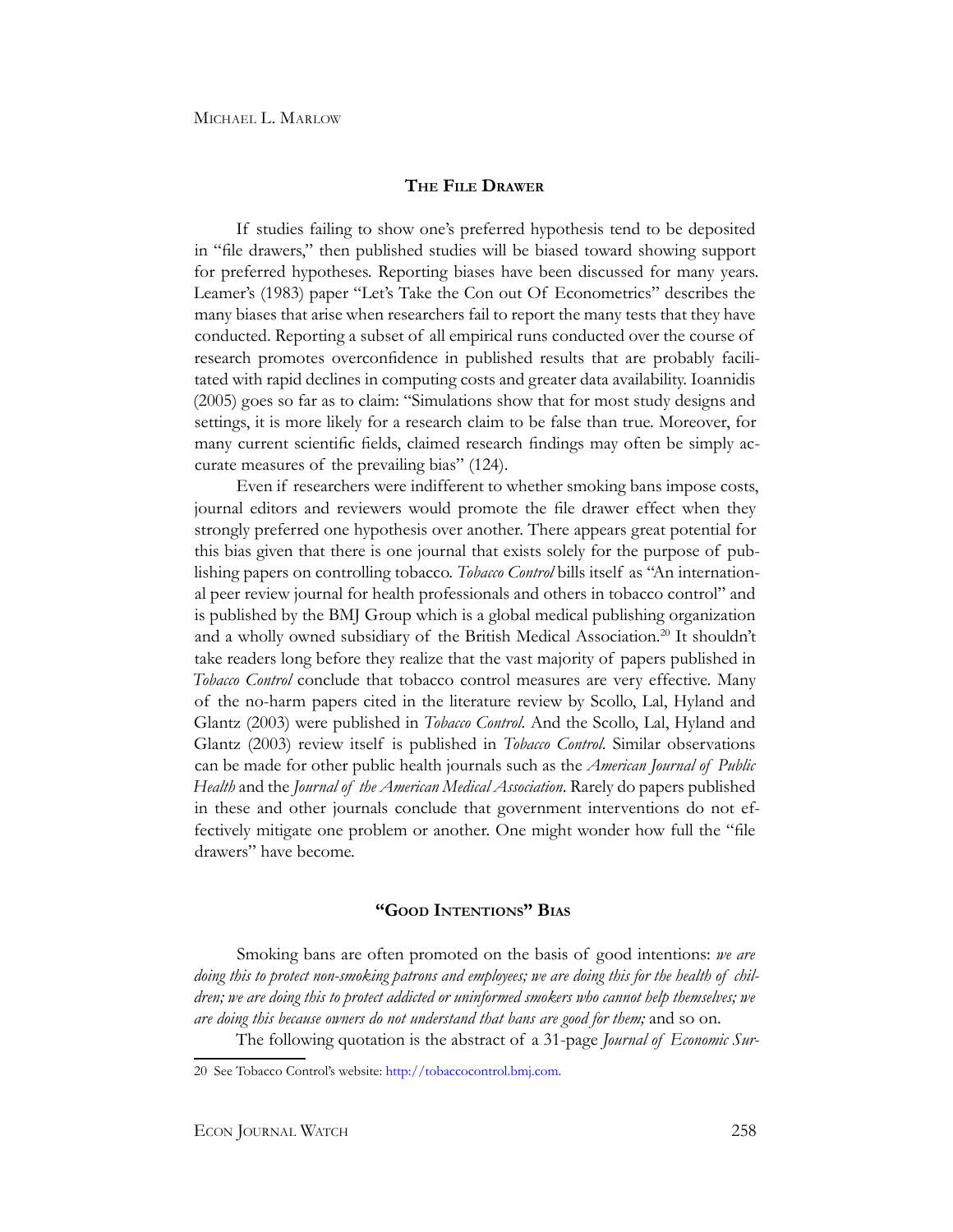*veys* literature survey of tobacco-control studies:

This survey focuses on government efforts to curb the use of undesirable goods, notably tobacco products. We synthesize the economics literature and examine the effectiveness of government curbs on tobacco consumption through non-price controls (such as bans on cigarette advertising, health warnings, and workplace smoking bans) and price measures (or higher prices through higher taxes). This literature review is unique in that we do not merely aim to provide a summary of the literature. Rather, our main focus is to draw conclusions from the literature regarding the effectiveness of alternate policy measures across countries in checking smoking and to provide directions/suggestions for extending the scope of government intervention to other tobacco products. (Goel and Nelson 2006, 325)

The survey contains 103 separate references and never addresses the fundamental issue of why it is that we need these anti-smoking remedies or how they know that private markets fail to effectively deal with smoking. The authors appear to have no reservations about pursuing interventions as long as they correct "undesirable" behaviors such as smoking. As the authors say, their purpose is to "provide directions/suggestions for extending the scope of government intervention to other tobacco products."

There may be a bias toward not going much farther than "good intentions," especially among a reference group consisting mostly of people who do not smoke, do not own a business, and romanticize the ability of governments to improve society. So, it might be pretty easy to persuade many that bans don't impose costs. It's also likely that many of us would prefer to never experience smoking again. These biases probably predispose many of us to not scrutinize evidence claiming that bans yield benefits with no harm.

#### **Second-hand Smoke: Suspect Science**

The following recent quotation summarizes the view that second-hand smoke isn't a major health problem.

While there is ample evidence that chronic exposure to secondhand smoke increases the risk of cardiovascular disease, and therefore heart attack risk, and there is some suggestive evidence that acute exposure to secondhand smoke may present some danger of risk to individuals with existing severe coronary artery disease, there ap-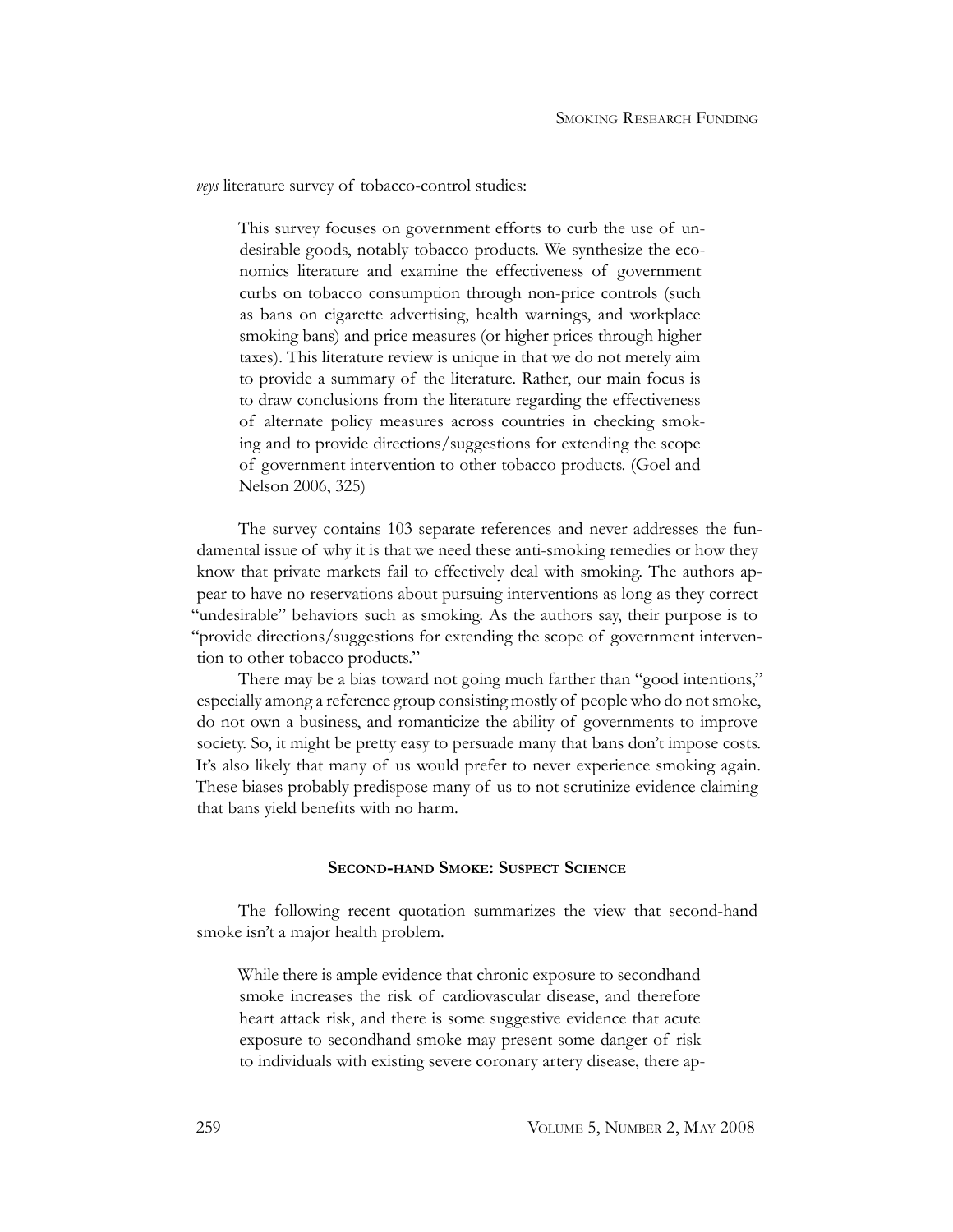pears to be no scientific basis for claims that brief, acute, transient exposure to secondhand smoke increases heart attack risk in individuals without coronary disease, that it increases such risk to the level observed in smokers, that it can cause atherosclerosis, that it can cause fatal or catastrophic cardiac arrhythmias, or that it represents any other significant acute cardiovascular health hazard in nonsmokers. (Siegel 2007, 24)

This summary comes from a paper entitled "Is the Tobacco Control Movement Misrepresenting the Acute Cardiovascular Health Effects of Secondhand Smoke Exposure?" in *Epidemiologic Perspectives*  $\mathcal{C}^*$  *Innovations* in 2007. The author, Michael Siegel, is Professor of Social & Behavioral Sciences at Boston University's School of Public Health and, on his own website, he writes of himself: "He has been active in promoting smoke-free bar and restaurant policies throughout the country and has served as an expert witness in several major tobacco litigation cases."21

Siegel's (2007) paper discusses what he refers to as wild claims regarding adverse health effects of second-hand smoke of many pro-ban advocates and discusses how he has been personally attacked for criticizing such claims.

The general approach has been to attack ad hominem, rather than to directly confront the arguments being made. For this reason, I have come to the impression that the tobacco control movement does not allow room for any difference of opinion, and that those who dissent with any aspect of the prevailing wisdom must be discredited, attacked and silenced. I sense a rather McCarthyistic element in the tobacco control movement. Whether the scientific arguments I have made are valid or not is up for question and debate; the unwillingness of the movement to be willing to entertain a discussion of the validity of its scientific claims, on the other hand, is a dangerous element in a public health movement. (Siegel 2007, 20)

The claims that Siegel is referring to are contained in his blog tobaccoanalysis.blogspot.com and interested readers might be rather surprised at the degree to which Siegel describes the "junking" of epidemiology. In brief, Siegel (2007) has been vehemently attacked for criticizing views of leading anti-tobacco activists on the extent of health risks to non-smokers. Siegel fears: "The dissemination of inaccurate information by anti-smoking groups to the public in support of smoking bans is unfortunate because it may harm the tobacco control movement by undermining its credibility, reputation, and effectiveness" (24).

A rather public fight is ongoing between Siegel and Stanton Glantz, with

<sup>21</sup> The webpage containing the quotation is [here.](http://sph.bu.edu/index.php?option=com_sphdir&id=239&Itemid=340&INDEX=677)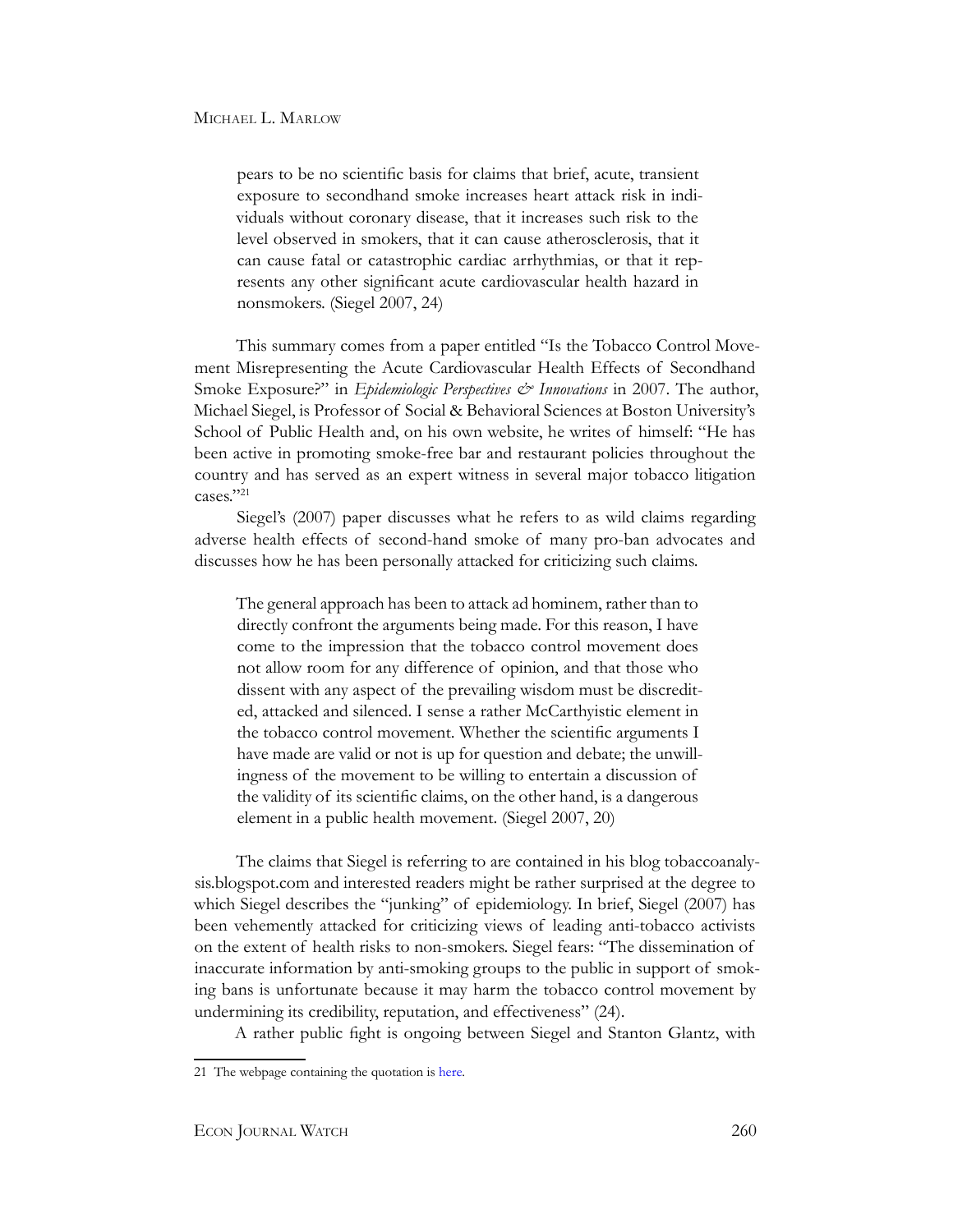the latter one of the leaders of the tobacco control movement and co-author of papers quoted here several times. As quoted in a recent *Boston Globe* article, Glantz states the following about Siegel:

I view him as a tragic figure—he has completely lost it. His view is that everybody in the tobacco control movement is corrupt and misguided except for him. You have to be careful what you say to preserve credibility in academic circles, and he is not doing that. (Glantz qtd. in Beam 2007)

Carl Phillips, an epidemiologist at the University of Alberta, has also written about personal and financial attacks leveled against him, as he, too, has been vocal about what he perceives as junk science in the study of environmental tobacco smoke (ETS):

There is little doubt that inhaling smoke in unhealthy, but equally clear evidence shows that we can only demonstrate disease risk from ETS for those at the highest level of exposure. The evidence about health effects of smoke and the legitimate aesthetic objection to involuntary ETS exposure are quite sufficient to justify prohibiting indoor smoking in public places, though clearly insufficient to justify public policies that prohibit voluntary low-level ETS gain. The activists involved, many of whom hold titles that indicate that they should behave as scientists and academics, appear unconcerned about subverting science to further their worldly agendas, hurting the careers of honest scientists, driving students away from politically controversial fields, attacking the principles of free academic research, and threatening the reputation of epidemiology as a field. (Phillips 2007, 7)

UCLA medical researcher James E. Enstrom also writes of extensive personal attacks following publication of his 2003 *British Medical Journal* paper that found little relationship between ETS and tobacco-related mortality. Enstrom (2007) documents his many claims that anti-tobacco activists have not properly presented evidence on effects of second-hand smoke and at times have also misrepresented evidence. The paper compares "current ETS epidemiology in the U.S. with pseudoscience in the Soviet Union during the period of Trofin Devisovich Lysensko" (2). Enstrom highlights Stanton Glantz as a major source of attacks.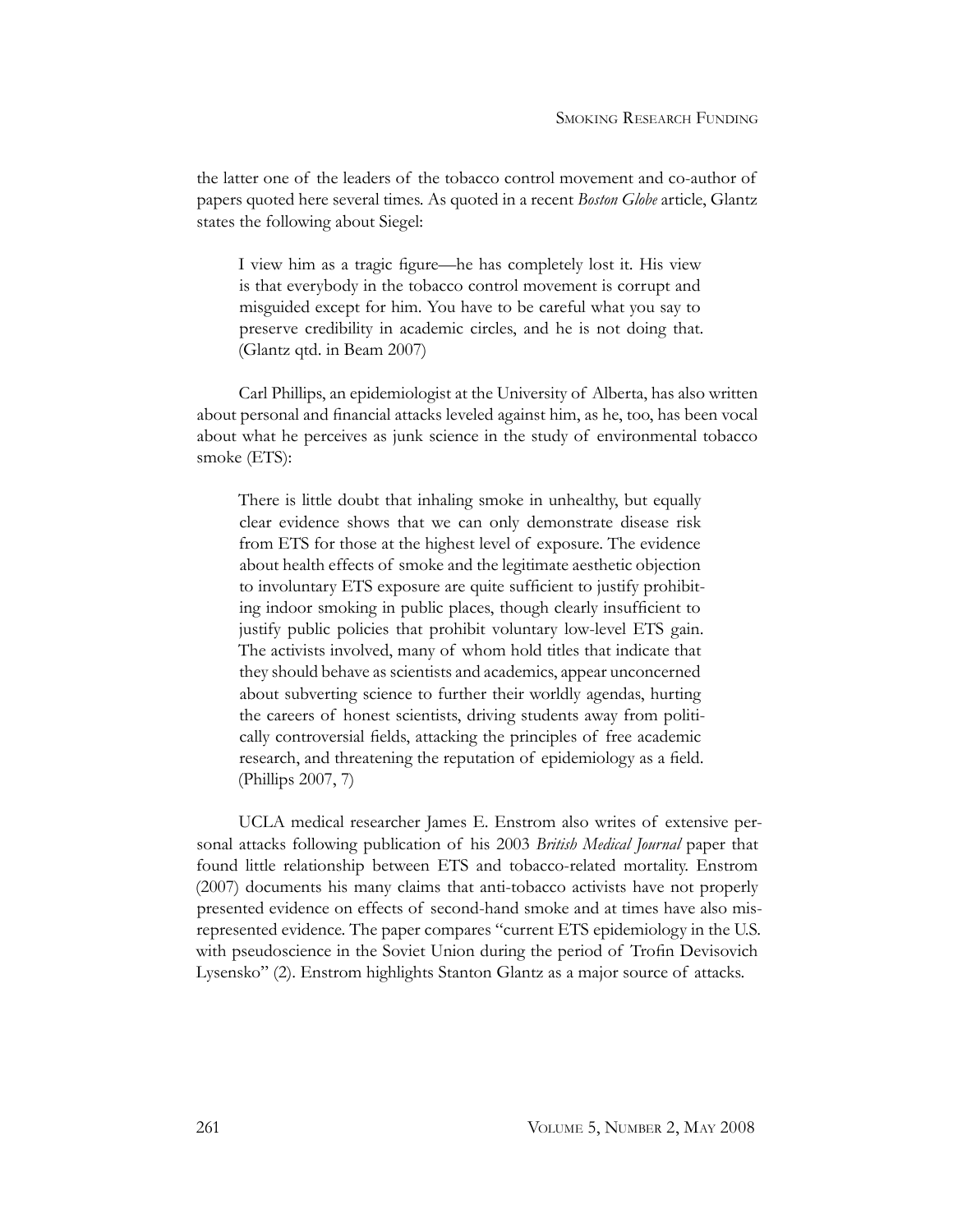#### **Intimidation as <sup>a</sup> Strategy**

Intimidation appears to be part of the strategy used against those who do not fully support anti-tobacco activists. In the Internet age it is pretty easy to learn about the lives of researchers. Recent inspection of SourceWatch's entry for UCLA epidemiologist Enstrom, just mentioned, reveals the following summary:

Enstrom is a controversial figure who has accepted funding from the Philip Morris tobacco company and the Center for Indoor Air Research (a tobacco industry front group), and subsequently published research that contradicted scientific consensus about the health effects of secondhand tobacco smoke … (SourceWatch, [link\)](http://www.sourcewatch.org/index.php?title=James_E._Enstrom)

I recently read a paper published in a prestigious economics journal to remain nameless that called into question some of the claims of tobacco control activists. I enjoyed the paper and sent a quick email to one of the authors stating that I thought they had done a good job and sent along a suggestion where they might extend their research. Within a few hours I received an email back from one of the authors, but clearly the email was not intended for me to see. In it, one of the two authors wrote to the other author that *"I don't think we should get involved*  with this guy because I hear he has very deep connections with Phillip Morris." I figured out pretty quickly that the email was supposed to be for their eyes only, but, by mistake, was sent to me as well. I had no doubts that they had located my listing under SourceWatch. I immediately sent the authors a reply email that simply read something like: *"Thanks for the quick reply and I appreciate your honesty,"* to which I received another email from one of the authors within a few minutes that read something like: *"I am very sorry for that, I hit the wrong button on my email program. We have to be very cautious about our work as we experienced very strong personal attacks to this paper we just published."* I ended the exchange with something like: *"Welcome to the club, I am not surprised, and best of luck."*

One more personal story appears appropriate. I have recently been publishing articles in peer-reviewed journals that question the influence of tobaccocontrol spending on cigarette consumption and smoking prevalence.<sup>22</sup> I have not received grants of any kind for this research from any tobacco-related entity. In fact, my grants from the tobacco industry ended quite awhile back, when I finished my work on smoking bans. Fortunately, I have been able to obtain data on tobacco-control programs from the Internet and, unlike smoking bans, lack of funding is not much of an obstacle to this research effort. My research finds that public spending exerts little effect on smoking consumption and prevalence, despite continual statements by anti-tobacco activists that spending not only signifi-

<sup>22</sup> Marlow (2006), Marlow (2007), Marlow (2008A) and Marlow (2008B).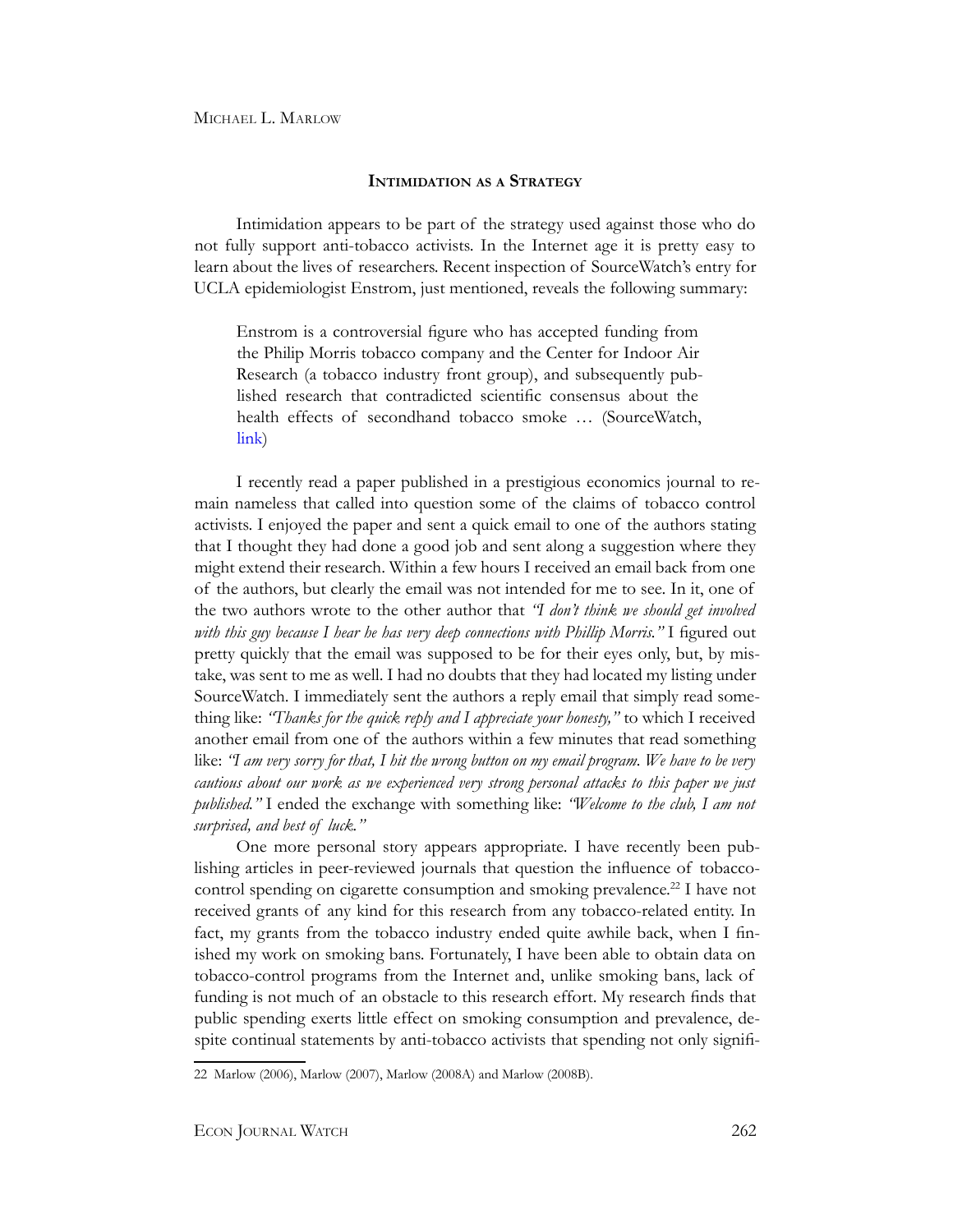cantly lowers smoking, but programs are critically under-funded. I am sure these conclusions are not well received by anti-tobacco activists, even though I would have thought they would be interested in re-allocating funding in ways that might reach their objectives of eliminating smoking.

One of these papers, which I will not name, was accepted for publication after going through a fairly lengthy review period in which I made many good changes to the paper. A few weeks after its acceptance, I received an email from the editor of the journal stating that he had received word from someone that my paper did not acknowledge the fact that I was someone with strong ties to the tobacco industry and that it was unethical to not disclose this conflict to readers. Again, the source was probably SourceWatch's faulty information. The editor asked if this was true. I replied that, although I had received grants in the past for work on smoking bans, that I had not received any funding for this or related work on tobacco-control spending. I then added that I wasn't really keen on adding a disclosure that read that *"I had received grants in the past from the tobacco industry, but not for this paper"*. The editor agreed, and to his credit, said he was satisfied with my response and that no further action was necessary.

#### **Who Would Fund Such Research?**

I have suggested that tobacco firms have aimed their funding toward research that focuses on how private markets work, while non-tobacco funding sources aim their funding toward research that shows that government intervention is effective. Further, I have suggested that ideological sensibilities differ between these two different research paths, and that still other biases might be in play. However, I doubt that the two opposing predispositions regarding the proper role of government somehow balance out. In the smoking ban literature, it is clear that there are many more studies showing that smoking bans inflict no harm on any business and, as it turns out, most of these studies are funded by dollars outside of the tobacco industry.

We should address the following question: Who else would fund studies that seriously examine how private establishments manage diverse preferences regarding smoking? Pro-ban researchers never collect such data nor give much consideration to private market efforts. Given the pervasive factors—the costly nature of data acquisition, the paucity of free-market researchers, the preponderance of non-smokers, the seductions of "good intentions," and the many funding sources available to those who prefer government intervention—very little research on private markets is conducted. If not funded by industries adversely affected by such intervention or think tanks interested in free markets, even less research would be conducted. Moreover, given the apparent scarcity of journals that have editors, officers, and referees interested in uncovering how well private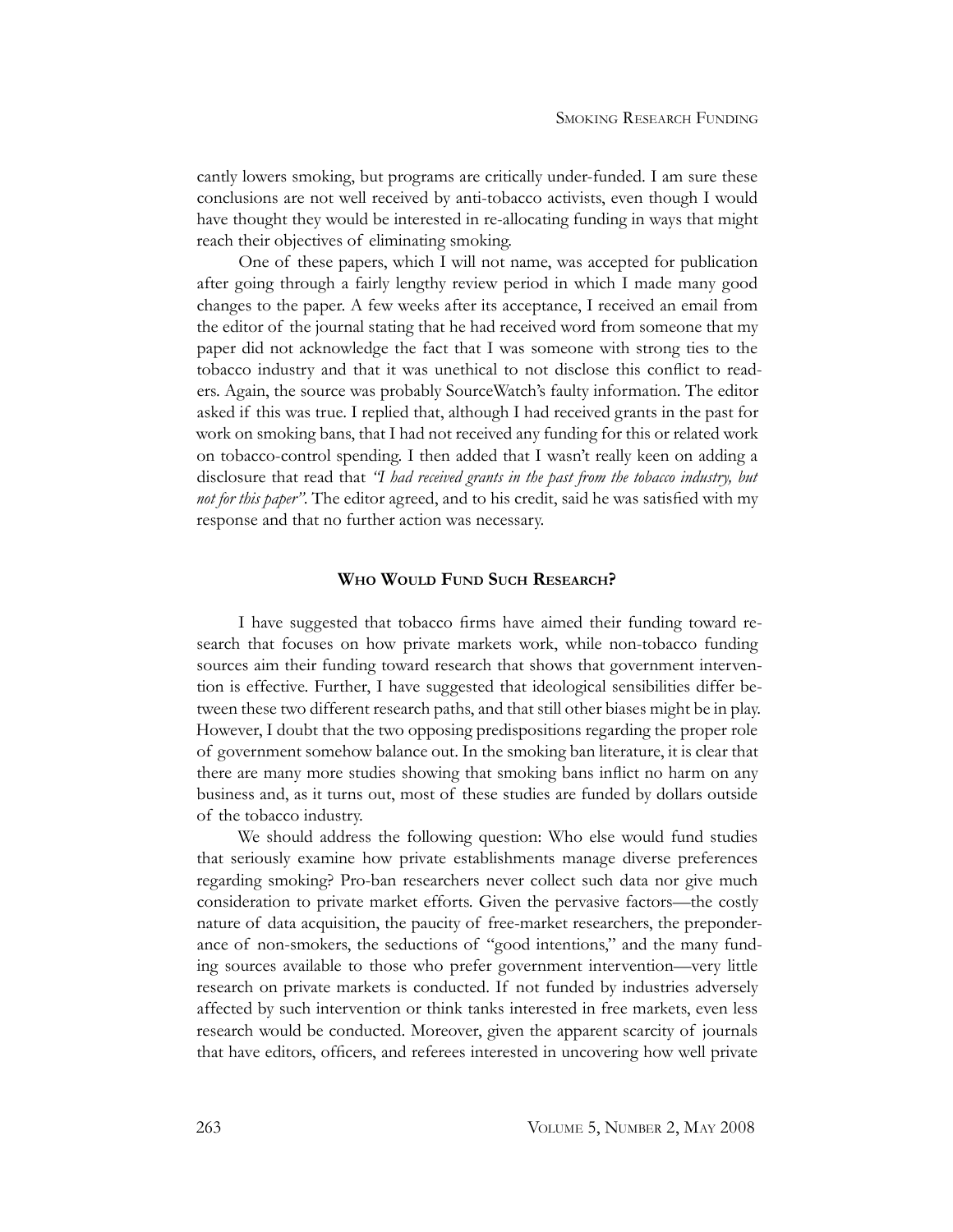markets manage resources, it's not particularly surprising that little research on private markets is conducted. I can just imagine how my proposals for conducting smoking-ban studies would have been received if I had submitted them to the many funding sources available to anti-tobacco activists.

An interesting view is expressed in Phillips (2007) regarding the strings attached to research funding:

Anti-Tobacco activists have long coasted on the cigarette industry's misdeeds regarding producing illegitimate research. The substantial and deplorable misdeeds from thirty or forty years ago are well documented, and it is clear that the industry has been guilty of many of the same crimes against epidemiology practiced by anti-tobacco activists today: One result of that guilt coming to light is that claims by the industry are widely discounted, making them little present threat to honest science. Despite this, anti-tobacco activists are still trying to attribute epidemiology that they do not like to the (largely nonexistent) influence of the industry in the field. Another result of the guilt is that the industry's every move is carefully watched, making tobacco industry funding a professor's dream: the funder does not dare say a word to try to influence the research. (Phillips 2007, 12)

This account certainly accords with my own experience. No one was looking over our shoulders, or attempting to manipulate our research. The overriding issue was to publish peer-reviewed work and gain credibility. But, as discussed many times in this article, activists have not shied away from claiming that all research connected in any way to the tobacco industry must be incorrect and even deceitful. Thus far, this strategy has largely been effective in protecting them from coming to terms with opposing research.

All studies, whether sponsored by private or public monies, deserve scrutiny and a degree of skepticism. But the more central ethical principle of scholarly discourse should be, rather, what Wayne Booth (1974) calls "the rhetoric of assent," that is, an initial readiness to suppose that the other guy or gal is also fair minded and trustworthy, and deserves being heard out. I should not dismiss studies funded by anti-tobacco sources, and others should not dismiss studies funded by the tobacco industry. It's not a matter of either 100 percent trust or 100 percent skepticism. It is an initial inclination toward assent combined with a degree of fair and responsible skepticism after you've heard the other guy or gal out.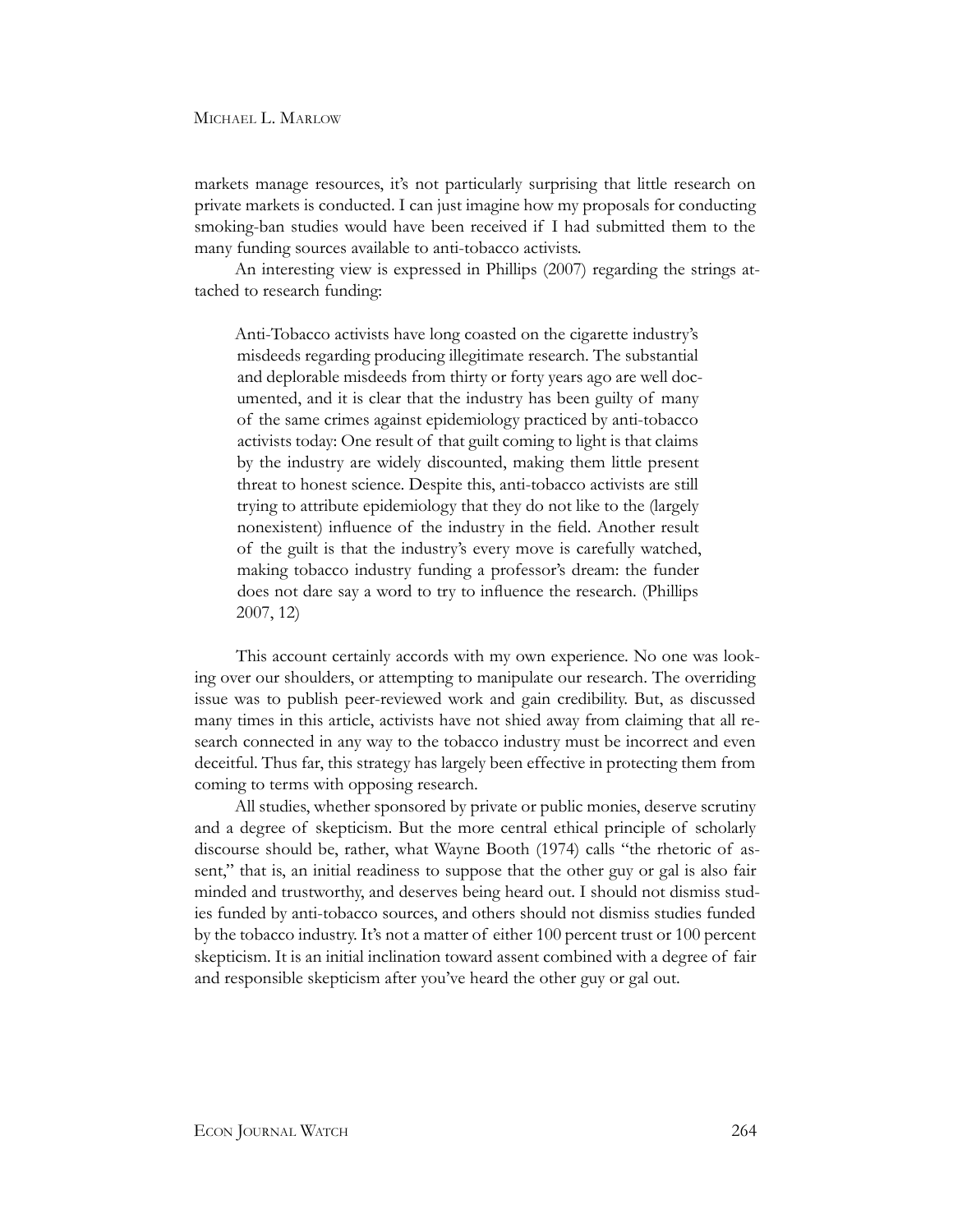#### **References**

- **Adams, Scott and Chad Cotti.** 2008. Drunk Driving after the Passage of Smoking Bans in Bars. *Journal of Public Economics* (forthcoming).
- **Adda, Jerome and Fancesca Cornaglia.** 2006A. The Effect of Taxes and Bans on Passive Smoking. *Centre for Economic Policy Research, Discussion Paper no. 509*, The Australian National University.
- **Adda, Jerome and Francesca Cornaglia**. 2006B. Taxes, Cigarette Consumption, and Smoking Intensity. *American Economic Review* 96(4): 1013-1028.
- **Alamar, Benjamin C. and Stanton A. Glantz**. 2004. Smoke-Free Ordinances Increase Restaurant Profit and Value. *Contemporary Economic Policy* 22(4): 520-525.
- **Alamar, Benjamin C. and Stanton A. Glantz**, 2007. Smoking in Restaurants: A Reply to David Henderson, *Econ Journal Watch* 4(3): 292-295. [Link](http://www.econjournalwatch.org/pdf/AlamarGlantzReplySeptember2007.pdf).
- **Beam, Alex**. 2007. Where there's smoke…. *Boston Globe* November 17. [Link](http://www.boston.com/news/health/articles/2007/11/14/where_theres_smoke/).
- **Blumenstyk, Goldie**. 2007. U. of Calif. Restricts Tobacco Money. *Chronicle of Higher Education* 54(6): A29.
- **Booth, Wayne C.** 1974. *Modern Dogma and the Rhetoric of Assent*. Chicago: University of Chicago Press.
- **Boyes, William J. and Michael L. Marlow**. 1997. Smoking Bans and the Coase Theorem. *Briefing Notes in Economics* Issue 28.
- **Boyes, William J. and Michael L. Marlow.** 1996. The Public Demand for Smoking Bans. *Public Choice* 88:57-67.
- **Buddelmeyer, Hielke and Roger Wilkins.** 2005. The Effects of Smoking Ban Regulations on Individual Smoking Rates. *University of Melbourne: Discussion Paper No. 1737*. [Link.](http://papers.ssrn.com/sol3/papers.cfm?abstract_id=807466)
- **California Department of Health Services.** 2001. Eliminating Smoking in Bars, Taverns and Gaming Clubs: The California Smoke-Free Workplace Act. Tobacco Control Section, Sacramento, CA.,
- **Cardiff, Christopher F. and Daniel B. Klein.** 2005. Faculty Partisan Affiliations in All Disciplines: a Voter-Registration Study. *Critical Review* 17(3–4). [Link](http://www.criticalreview.com/2004/pdfs/cardiff_klein.pdf).
- **Centers for Disease Control.** 2006. Smoking Prevalence Among U.S. Adults. [Link](http://www.cdc.gov/mmwr/preview/mmwrhtml/mm5644a2.htm).
- **Coase, Ronald H.** 1960. The Problem of Social Cost. *Journal of Law and Economics* 3:1- 44.
- **Drope, S., A. Bialous and S. A. Glantz**. 2004. Tobacco Industry Efforts to Present Ventilation as an Alternative to Smoke-Free Environments in North America. *Tobacco Control* 13: i41 - i47.
- **Dunham, John and Michael L. Marlow.** 2000A. Smoking Laws and the Allocation of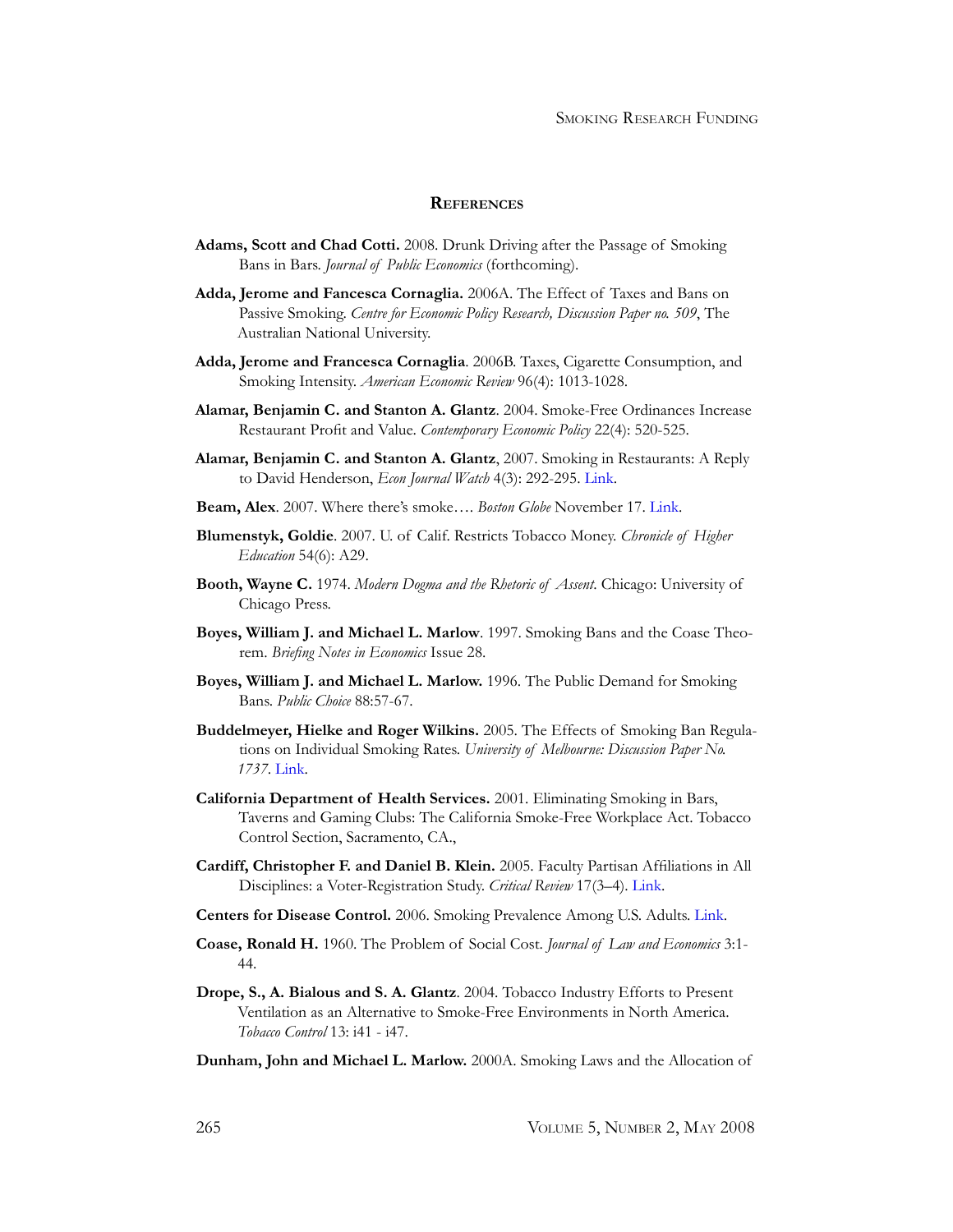Restaurant and Bar Seating. *Economic Inquiry* 38: 151-157.

- **Dunham, John and Michael L. Marlow.** 2000B. The Differential Effects of Smoking Laws on Restaurants, Bars and Taverns. *Contemporary Economic Policy* 18: 326-333
- **Dunham, John and Michael L. Marlow.** 2003. The Economic Incidence of Smoking Restrictions. *Applied Economics* 35: 1935-1942.
- **Dunham, John and Michael L. Marlow.** 2004. The Private Market for Accommodation. *Eastern Economic Journal* 30:377-91.
- **Enstrom, James E.** 2007. Defending Legitimate Epidemiologic Research: Combating Lysenko Pseudoscience. *Epidemiologic Perspectives & Innovations* 4(11): 1-28. [Link](http://www.epi-perspectives.com/content/pdf/1742-5573-4-11.pdf).
- **Eriksen, Michael and Frank Chaloupka.** 2007. The Economic Impact of Clean Indoor Air Laws. *CA: A Cancer Journal for Clinicians* 57: 367-378.
- **Evans, William N. and Matthew C. Farrelly**. 1998. The Compensating Behavior of Smokers: Taxes, Tar, and Nicotine. *RAND Journal of Economics* 29(3): 578–95.
- **Farrelly, Matthew C. , Christian T. Nimsch, Andrew Hyland and Michael K. Cummings.** 2004. The Effects of Higher Cigarette Prices on Tar and Nicotine Consumption in a Cohort of Adult Smokers. *Health Economics* 13(1): 49–58.
- **Flegal, K. M., R. P. Troiano. E. R. Pamuk. R. J. Kuczmarski and S. M. Campbell.** 1995. The Infiuence of Smoking Cessation on the Prevalence of Overweight in the United States. *New England Journal of Medicine* 333:1165-n70.
- **Goel, Rajeev K. and Michael A. Nelson.** 2006. The Effectiveness of Anti-Smoking Legislation: A Review. *Journal of Economic Surveys* 20(3): 325-355.
- **Gross, Neil and Solon Simmons.** 2007. The Social and Political Views of American Professors. Working paper, Harvard University. [Link.](http://www.wjh.harvard.edu/~ngross/lounsbery_9-25.pdf)
- **Henderson, David.** 2007. Smoking in Restaurants: Who Best to Set the House Rules? *Econ Journal Watch* 4(3): 284-291. [Link](http://www.econjournalwatch.org/pdf/HendersonCommentSeptember2007.pdf).
- **Ioannidis, John, P.** 2005. Why Most Published Research Findings are False. *PLoS Medicine* 2(8): e124. [Link](http://medicine.plosjournals.org/perlserv/?request=get-document&doi=10.1371%2Fjournal.pmed.0020124&ct=1).
- **Klein, Daniel B. and Charlotta Stern.** 2005. Professors and Their Politics: The Policy Views of Social Scientists. *Critical Review: An Interdisciplinary Journal of Politics and Society* 17, 2005 (3&4): 257-303. [Link](http://www.criticalreview.com/2004/pdfs/klein_stern.pdf).
- **Klein, Daniel B. and Charlotta Stern.** 2007. Is There a Free-Market Economist in the House? The Policy Views of American Economic Association Members. *American Journal of Economics and Sociology* 66(2): 309-334. [Link.](http://www.gmu.edu/departments/economics/klein/PdfPapers/Klein-Stern AJES 2007.pdf)
- **Koh, Howard K., Christine M. Judge, Harriet Robbins, Carolyn Cobb Celebucki, Deborah K. Walker, and Gregory N. Connolly.** 2005. The First Decade of the Massachusetts Tobacco Control Program. *Public Health Reports* 120:482-495.
- **Leamer, Edward E.** 1983. Let's Take the Con Out of Econometrics. *American Economic Review* 73(1): 31-43.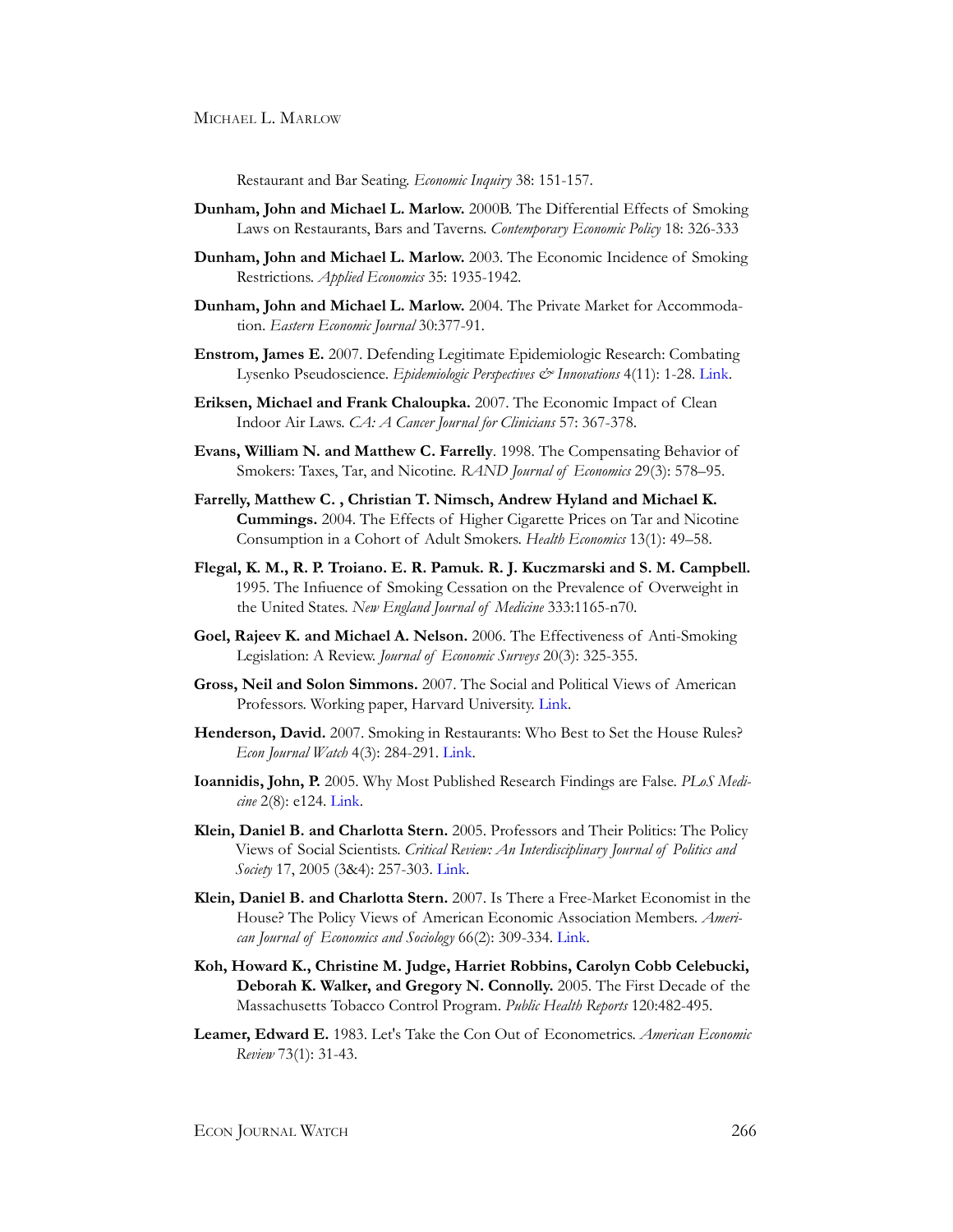- **Lee, Dwight, R.** 1991. Government v. Coase: The Case of Smoking. *Cato Journal* 11:151-165. [Link](http://www.cato.org/pubs/journal/cj11n1/cj11n1-11.pdf).
- **Marlow, Michael L.** 2006. Tobacco Control Programs and Tobacco Consumption. *Cato Journal* 26(3) :573-91. [Link.](http://www.cato.org/pubs/journal/cj26n3/cj26n3-10.pdf)
- **Marlow, Michael L.** 2007. Do Tobacco-Control Programs Lower Tobacco Consumption? Evidence from California. *Public Finance Review* 35: 689-709.
- **Marlow, Michael L.** 2008A. Do Expenditures on Tobacco Control Decrease Smoking Prevalence? *Applied Economics* (forthcoming).
- **Marlow, Michael L** 2008B. Determinants of State Tobacco-Control Expenditures. *Applied Economics* (forthcoming).
- **Moore, David W.** 2005. Increased Support for Smoking Bans in Public Places. *GAL-LUP NEWS SERVICE* July 20. [Link.](http://www.gallup.com/poll/17410/Increased-Support-Smoking-Bans-Public-Places.aspx)
- **National Center for Health Statistics**. 2006. *Health, United States*, 2006. Hyattsville, MD. [Link](http://www.cdc.gov/nchs/data/hus/hus06.pdf).
- **Orzechowski William and Robert C. Walker.** 2006. *The Tax Burden on Tobacco: Historical Compilation 2005*. Arlington, VA: Orzechowski and Walker.
- **Phelps, Charles E.** 1992. *Health Economics*. New York: HarperCollins Publishers Inc.
- **Phillips, Carl V.** 2007. Warning: Anti-Tobacco Activism May be Hazardous to Epidemiologic Science. *Epidemiologic Perspectives & Innovations* 4(13): 1-6. [Link](http://www.epi-perspectives.com/content/pdf/1742-5573-4-13.pdf).
- **Regal, Katherine M.** 2007. The Effects of Changes in Smoking Prevalence on Obesity Prevalence in the United States. *American Journal of Public Health* 97:1510-1514.
- **Scollo, M., A. Lal, A. Hyland and S. Glantz.** 2003. Review of the Quality of Studies on the Economic Effects of Smoke-Free Policies on the Hospitality Industry. *Tobacco Control* 12:13-20. [Link.](http://www.tobaccoscam.ucsf.edu/pdf/scollotc.pdf)
- **Siegel, Michael**. 2007. Is the Tobacco Control Movement Misrepresenting the Acute Cardiovascular Health Effects of Secondhand Smoke Exposure? *Epidemiologic Perspectives & Innovations* 4(12): 1-13. [Link.](http://www.epi-perspectives.com/content/pdf/1742-5573-4-12.pdf)
- **Smith, Adam.** 1790. *The Theory of Moral Sentiments*. Indianapolis: Liberty Fund, 1982. [Link](http://www.econlib.org/library/Smith/smMS.html).
- **Thompson, Beti, Floyd J. Frost and Electra D. Plaskett.** 1990. Smoking or Non-Smoking: The Effect of a Local Ordinance on Restaurant Seating. *Journal of Environmental Health* 53(3): 38-40.
- **Thun, Michael J., Cathy A. Lally, John T. Flannery, Eugenia E. Calle, W. Dana Flanders and Clark W. Heath, Jr.** 1997. Cigarette Smoking and Changes in the Histopathology of Lung Cancer. *Journal of the National Cancer Institute* 89(21): 1580–86.
- **Tollison, Robert D. and Richard E. Wagner.** 1992. *The Economics of Smoking.* Norwell, MA: Kluwer Academic Publishers Group.